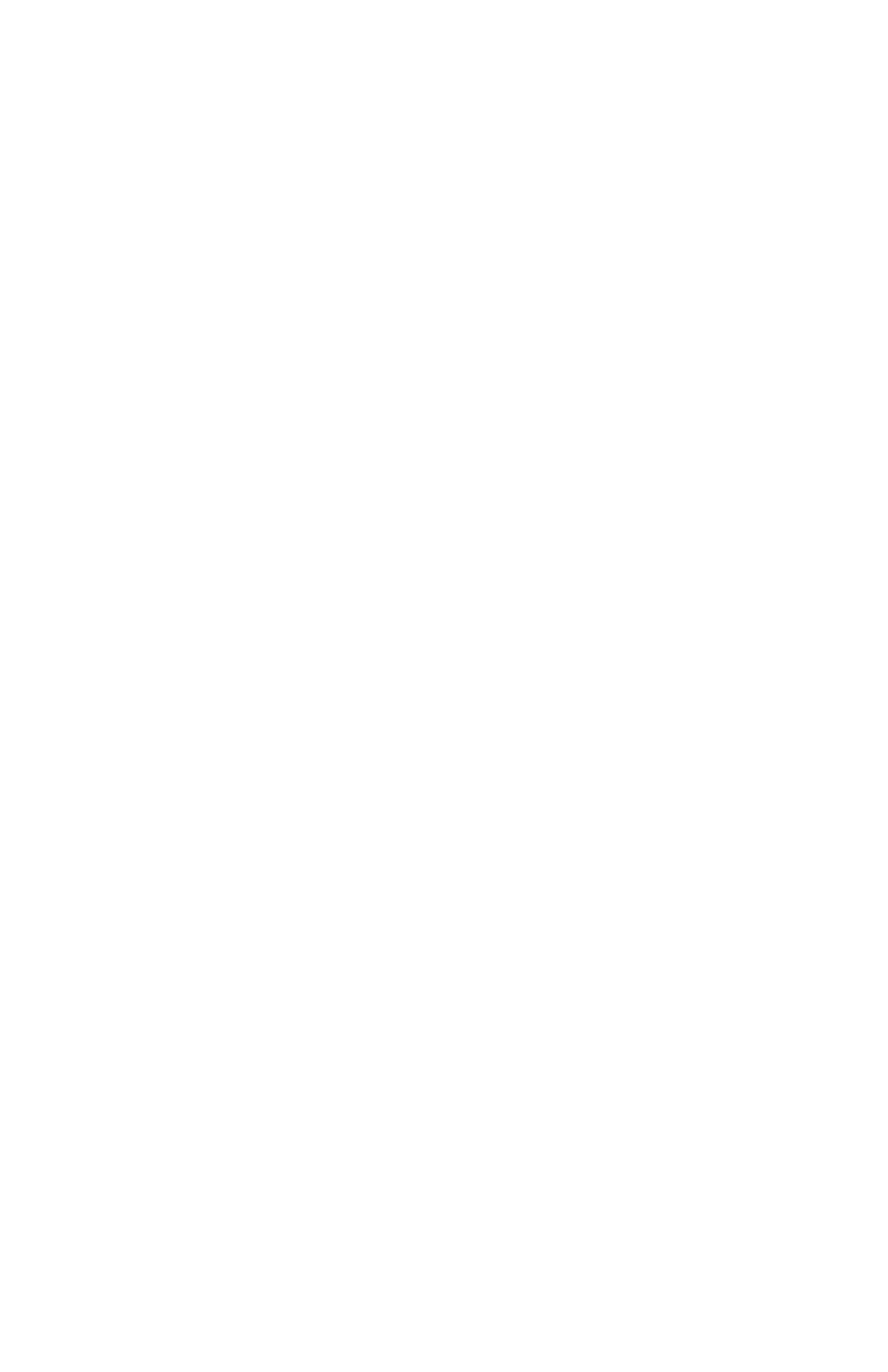**As we start a new session of our Legislature**, it is important that we take time to remember the contributions of British Columbians we have lost since we last came together.

William Procter, British Columbia's last surviving veteran of World War I, passed away late last year – our nation's Year of the Veteran.

We join family and friends in mourning the loss of community leaders George Preston and Gil Blair, philanthropist Jack Bell, journalist Patrick Nagle, and golf legend Stan Leonard.

And we mourn the passing of Lawrence Wallace, a dedicated public servant who capably served British Columbians over the course of 30 years.

## **THE NEW BRITISH COLUMBIA**

In two years, British Columbia will celebrate its 150th anniversary since its founding as a Colony. We will celebrate 150 years of progress and positive change. We will celebrate 150 years of hard work, vision, and personal sacrifice.

Planning and preparation for that milestone will begin across B.C. this year, to help all British Columbians make 2008 a birthday to remember.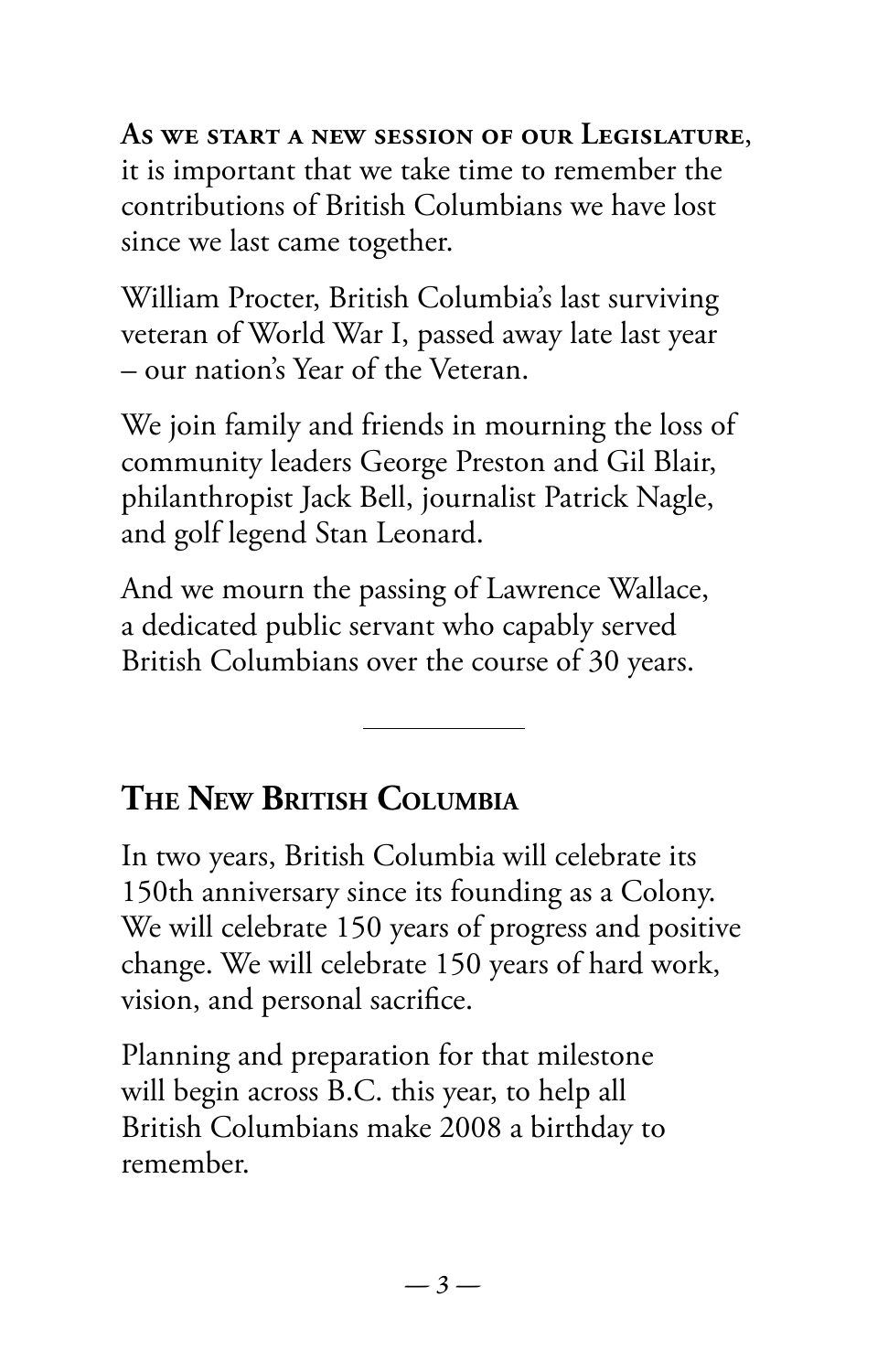This is our time to reflect on our history, our First Nations heritage, our rich cultural diversity, our achievements, and our future. This is our home – a place of promise whose story is one of unfolding human potential.

Underlying each chapter is one constant fact: our ability to capture the positive energy of transformative change.

That fact now calls us to action. It lies at the heart of your government's agenda.

Transformative change was the key to British Columbia's progress in the past four-and-a-half years.

It has been a remarkable transformation of economic revitalization, fiscal renewal, and social achievement.

The Conference Board now rates our health care system the best in Canada. We are leading the nation in creating new nurse and physician training, and new access to advanced education. We now have the lowest unemployment rate on record.

Optimism abounds. People are excited about B.C.'s future. Families, jobs, and investment are all moving back to B.C. Every region of the province is moving forward again with pride and confidence.

This great transformation reflects fundamental changes in energy, forestry, mining, tourism, technology, manufacturing, agriculture, transportation, education, and health.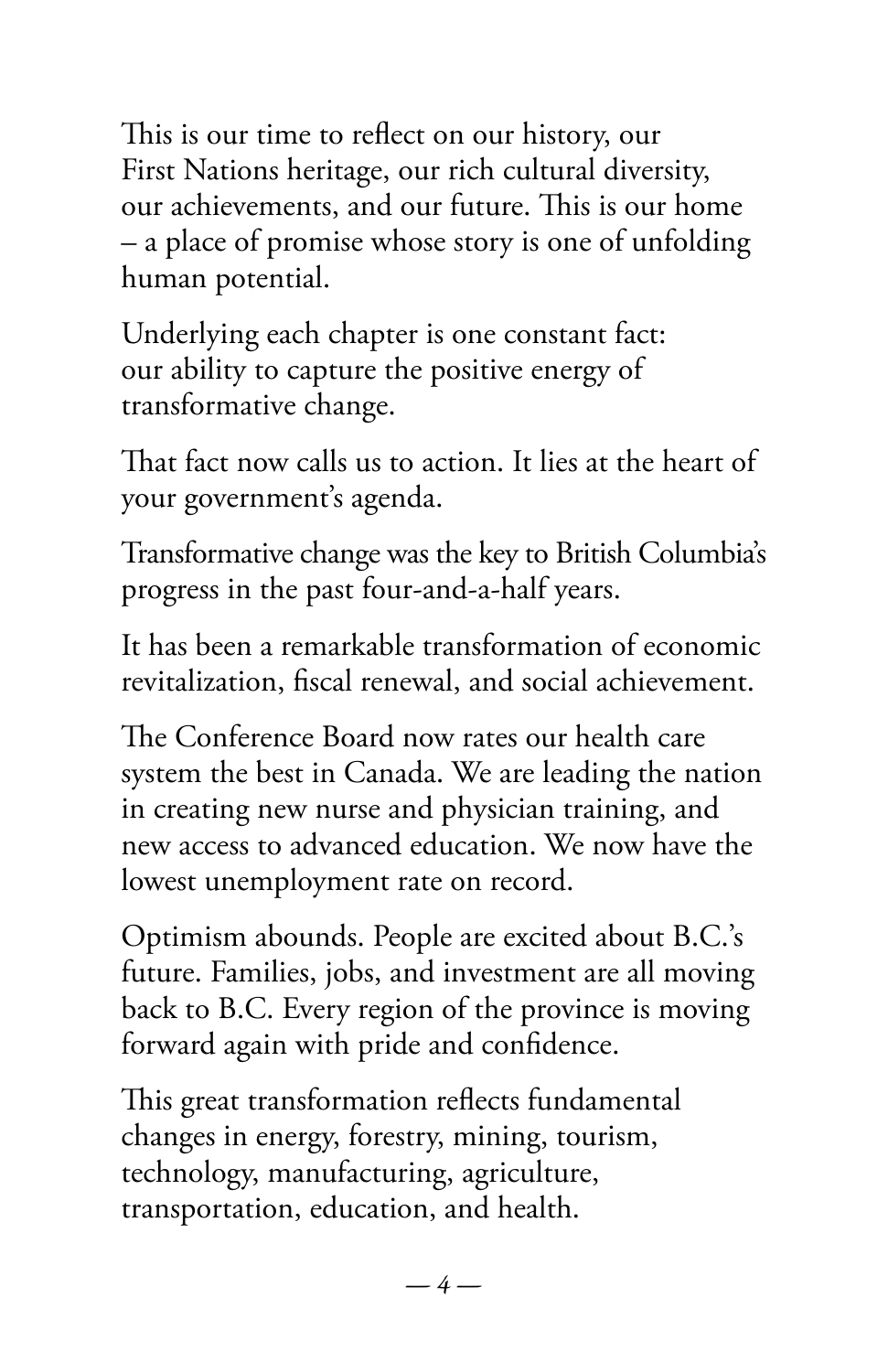It is the legacy of conscious decisions to improve health care, education, child care, employment assistance, and environmental stewardship – within taxpayers' means. It is the product of new relationships with First Nations and collaborative new relationships with governments at every level.

Yet far more remains to be done to realize British Columbia's full potential in this golden decade now underway.

To that end, your government has set five great goals. They will test the limits of our imaginations and oblige us to reach higher through transformative change.

# **HARNESSING CHANGE FOR BRITISH COLUMBIANS' ADVANTAGE**

To make the most of all the 21st century offers, we must understand the currents of change that will shape our lives. We must harness those forces to build positive momentum for all British Columbians.

This is your government's abiding purpose  $-$  to lead and transform our province into a global powerhouse of innovation, inspiration, and wealth creation. To liberate its full potential for British Columbians.

The comfortable course of complacency is not a path for long-term prosperity. It is the dead-end route of inevitable decline.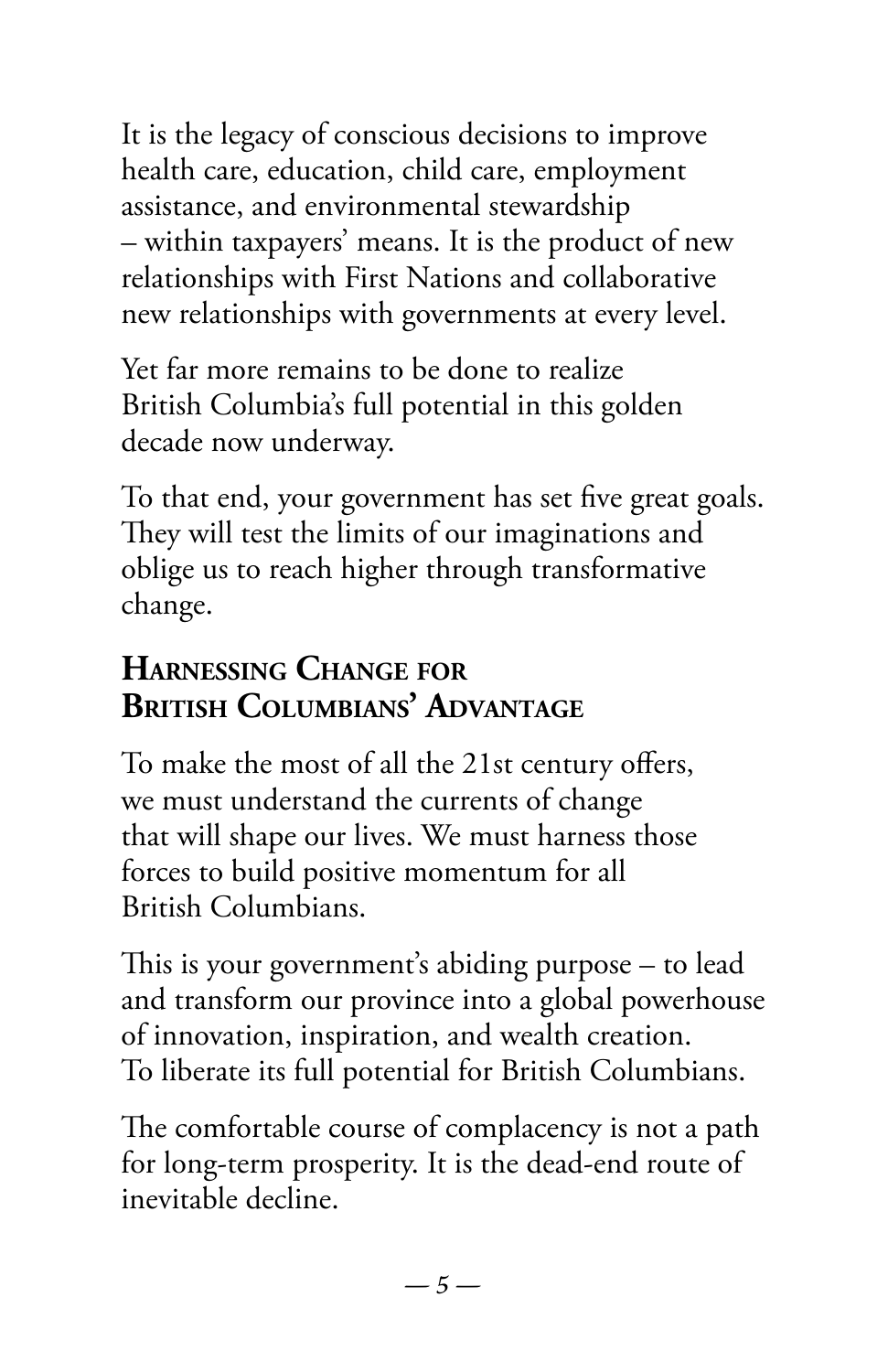Yet the fear of fundamental change is always a powerful presence where going back or doing nothing seem to be viable alternatives. Simply doing more of the same with more funding is not a path to progress. In a world that is changing faster than at any time in human history, it is a dangerous deception.

The status quo is not an option. Three waves of enormous and irrevocable power are sweeping across our social landscape. The Western world is rapidly aging. Knowledge and technology are driving a new global economy. And the Asia-Pacific is now the world's front-door to growth and opportunity.

These forces are transforming our planet. They demand us to rethink the assumptions of the last century, and to change with the times, to maintain and improve our quality of life.

In each instance, British Columbia is strategically well-positioned to move with the times to build a brighter future.

#### **THE TRANSFORMATIONAL FORCE OF OUR AGING POPULATION**

The Western world is getting older. People are living longer. Families are getting smaller.

These facts are well known, but over the last two decades, their ramifications have seldom been reflected in government decision-making. Too often short-term thinking and election cycles blind us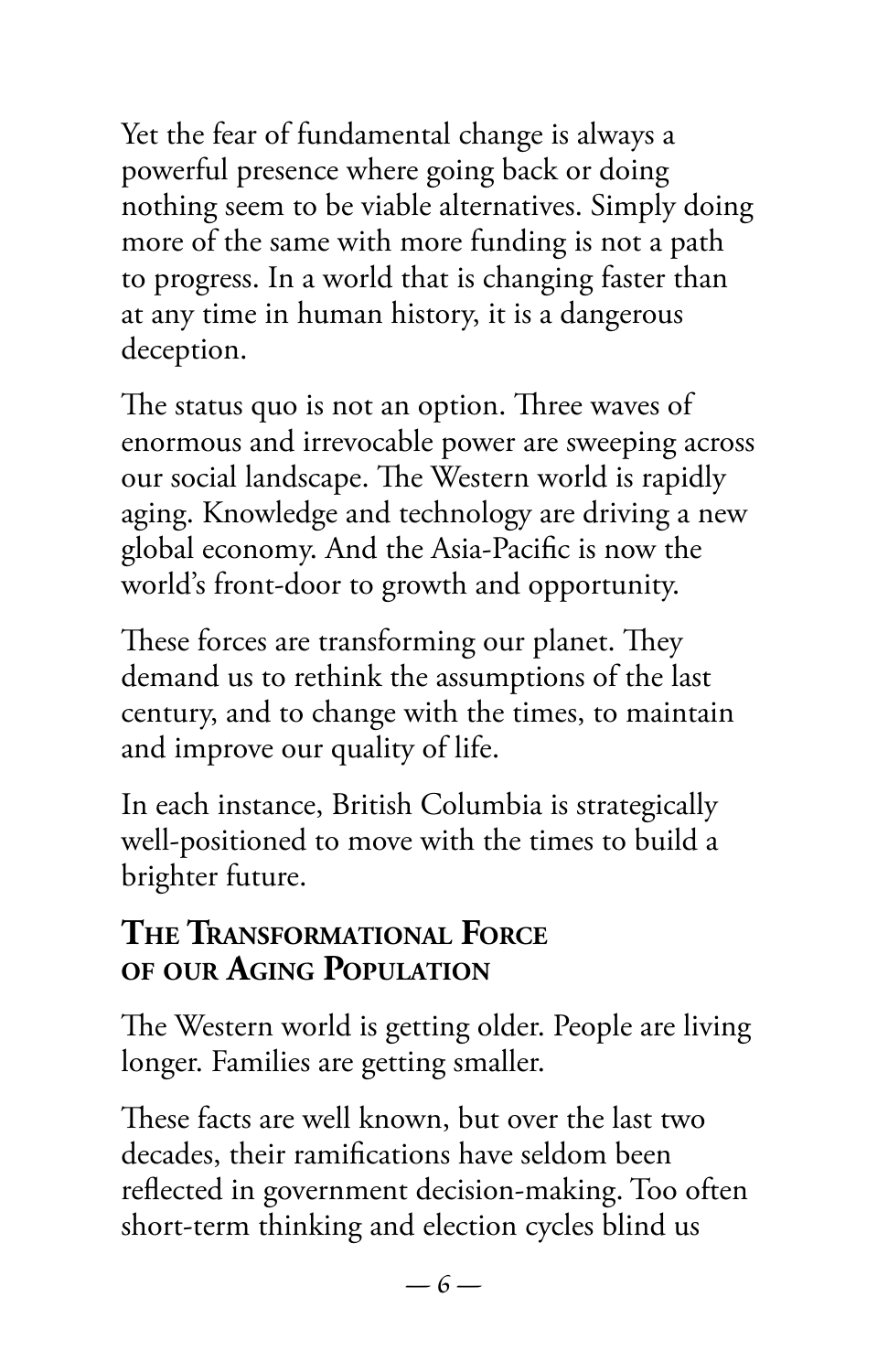to generational needs. Together, we must strive to change that.

The findings of the Premier's Council on Aging and Seniors' Issues will provide new insights for our consideration and action. As our population ages, there will be ever-fewer taxpayers, supporting evermore seniors with increasingly complex needs.

There will be fewer new workers to fuel our economy. Skilled workers will be even more in demand. Canada will look to address that imbalance through immigration and new use of knowledge and technology. Our country will increasingly open its arms to the Asia-Pacific as a primary new source of human capital and productivity.

Today, seniors account for one-in-seven British Columbians. By 2030, they will account for one-in-four. This obliges us to change.

Nowhere is that need more profound than in health care. As our population ages, the demand for health services grows exponentially.

It is not just that people are living longer and that we are challenged to provide more care and new options for independent living. The demand for health care is rapidly outstripping our ability to supply health professionals, equipment, and facilities.

New knowledge and new technology drive up drug costs and diagnostic costs, and create new demands for expensive new services and treatments.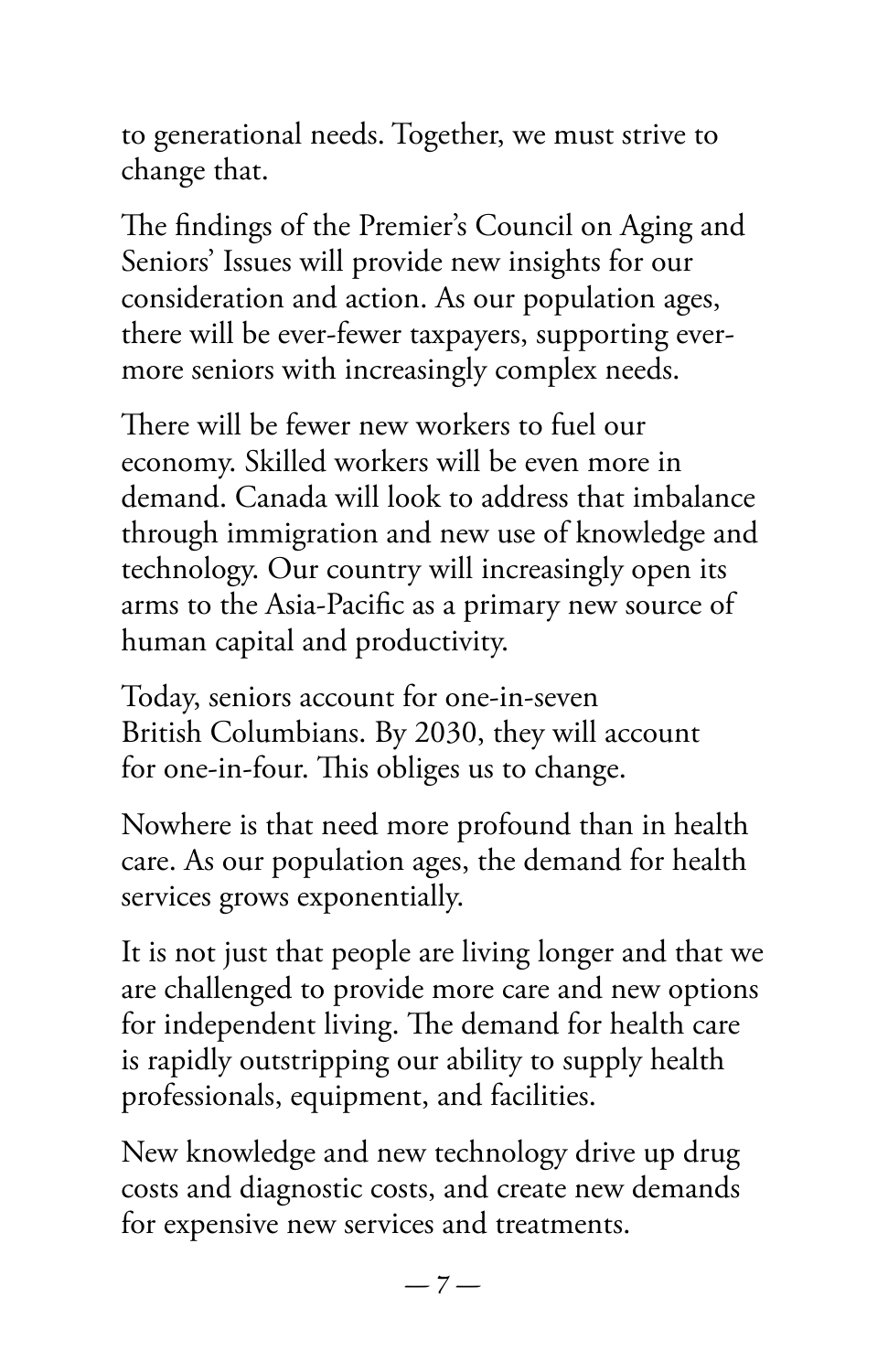Governments around the world are struggling to keep up with this reality. The profile of health needs is radically changing.

The increase in dementias is one such example. To increase efforts to help find a cure for these debilitating and destructive diseases, your government will strive to establish a national research collaborative, working together with the Pacific Alzheimer Research Foundation.

If we can impede and eliminate these dementias we will improve our citizens' quality of life and also reduce pressure on health budgets in the years ahead.

In Canada, we have known for many years that the escalation in health care costs is not sustainable.

The question for all British Columbians is this: Are we prepared to change to face up to that fact?

What are the fundamental changes we must make to improve our health and to protect our precious public health care system for the long-term?

Your government will initiate a province-wide conversation to tackle that question head-on. It will build on the transformative changes already undertaken to renew our health care system here in B.C.

We will seek the world's best advice on how to improve our health care system in British Columbians' long-term interests. A new, independent Foundation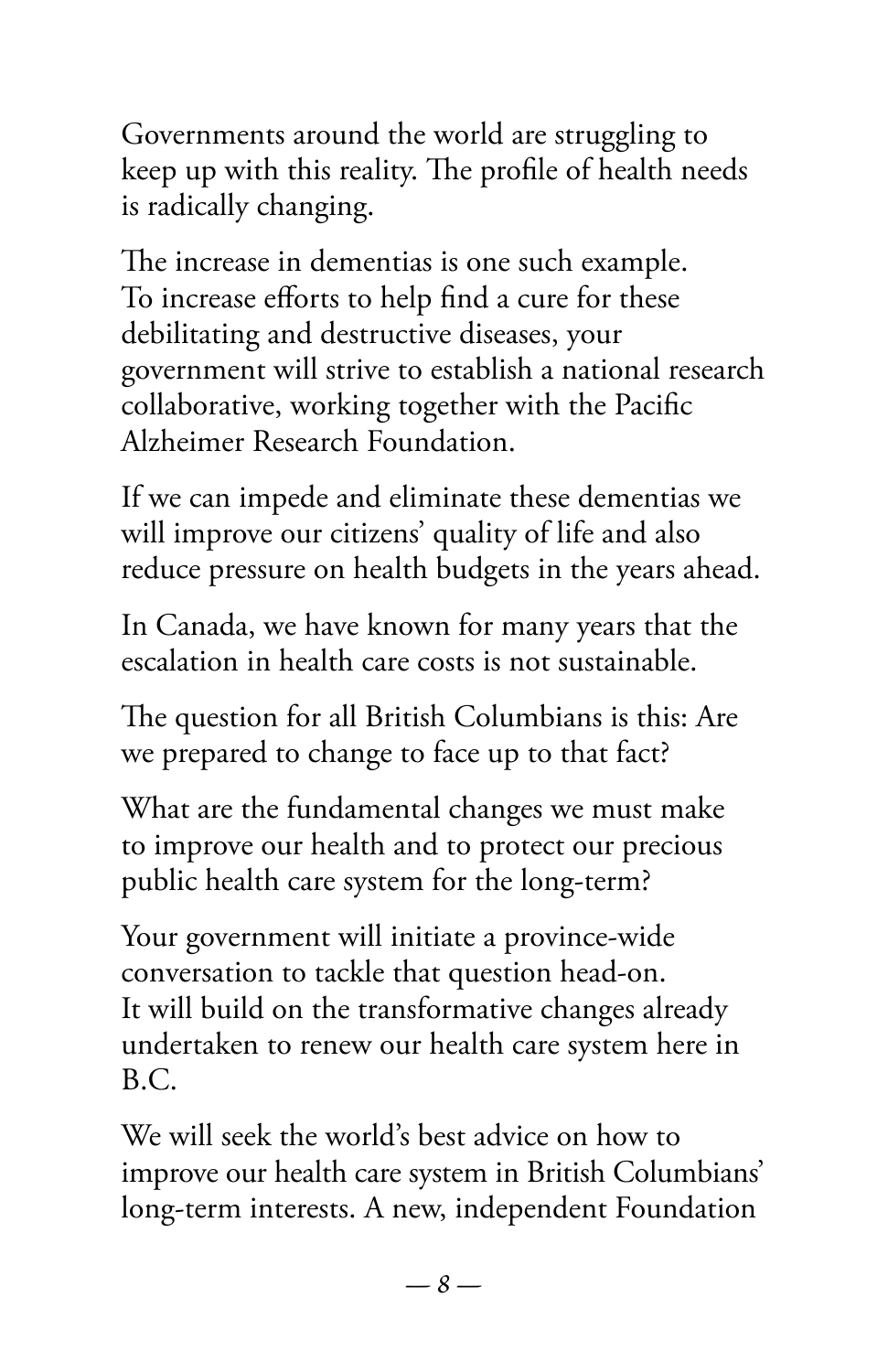for Health Care Innovation and Renewal will be established to help identify new ways of better serving our citizens' health needs through careful examination of successful health models now working around the world.

This month, the Premier and Health Minister will travel to Sweden, Norway, France, and the United Kingdom to learn first-hand how those jurisdictions are acting to transform their health care systems.

Your government will ensure that any changes it makes are consistent with the *Canada Health*  Act. That Act holds out the promise of universal, accessible, comprehensive, portable, and publicly administered health care.

Yet after four decades of public health care, supported by over \$1.5 trillion dollars in public expenditures, those five principles remain largely undefined.

What does the principle of "universality" mean when some citizens have special access to services and surgical options that others do not have, for lack of extended or private insurance? Or when only a handful of provinces even offer catastrophic drug coverage?

What does the principle of "accessibility" really mean, in light of existing access to primary care, surgical care, or extended care across Canada?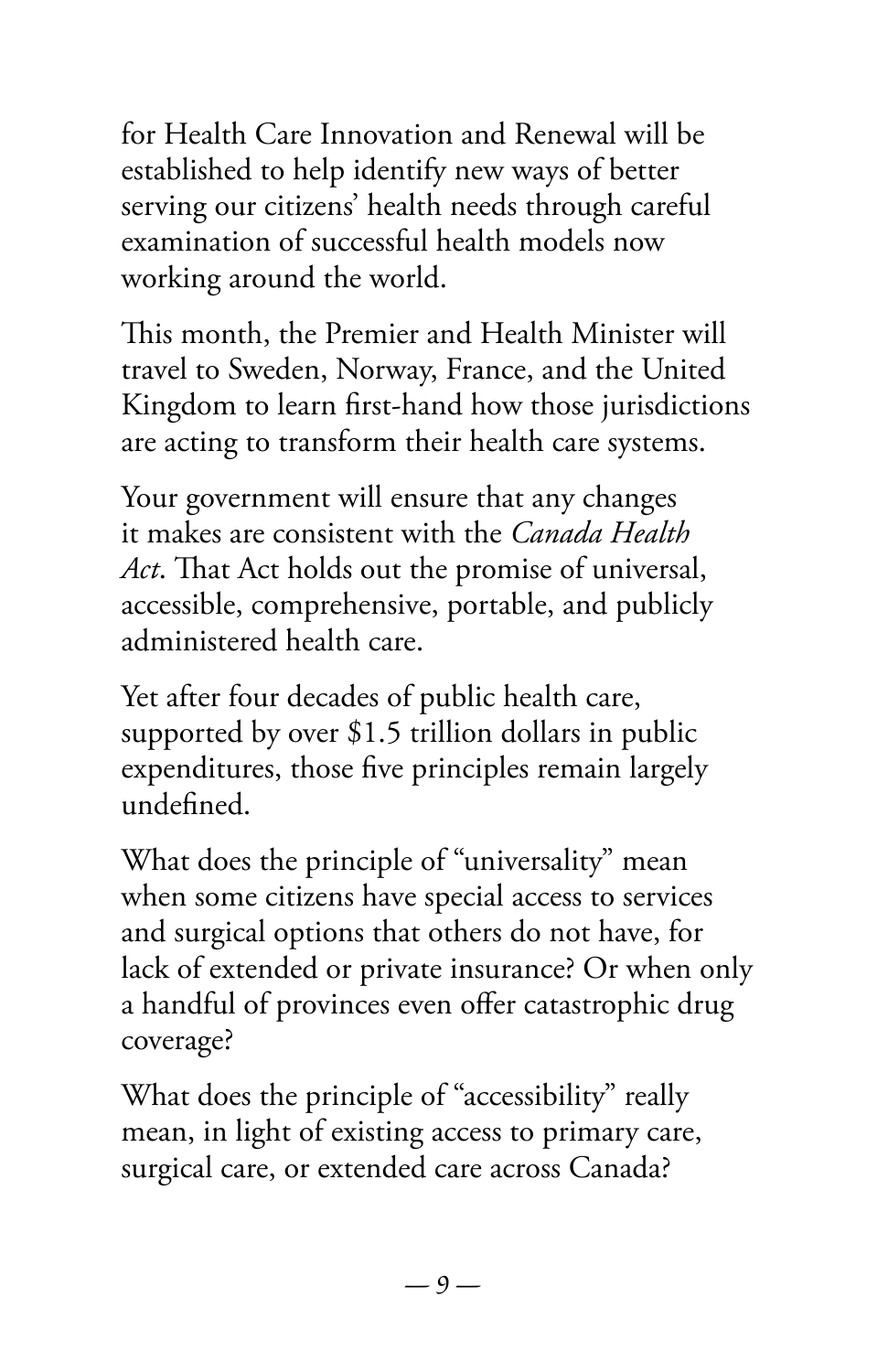What does "comprehensive" and "portable" mean to Canadians, given the wide discrepancy in insurable services across our country?

How should we define concepts like "reasonable" access" to "medically necessary" services, so that the courts are not left to interpret them for us?

Does it really matter to patients where or how they obtain their surgical treatment if it is paid for with public funds?

Why are we so afraid to look at mixed health care delivery models, when other states in Europe and around the world have used them to produce better results for patients at a lower cost to taxpayers?

Why are we so quick to condemn any consideration of other systems as a slippery slope to an Americanstyle system that none of us wants?

And why shouldn't we build our health care system on a foundation of sustainability? Are we really ensuring that the health care entitlements we enjoy as Canadians will be there for our children and future generations as our population ages?

These are just some of the tough questions that British Columbians – and all Canadians – should have the opportunity to consider.

Not through another Royal Commission. Not through another exercise in avoidance, designed to produce more of the same.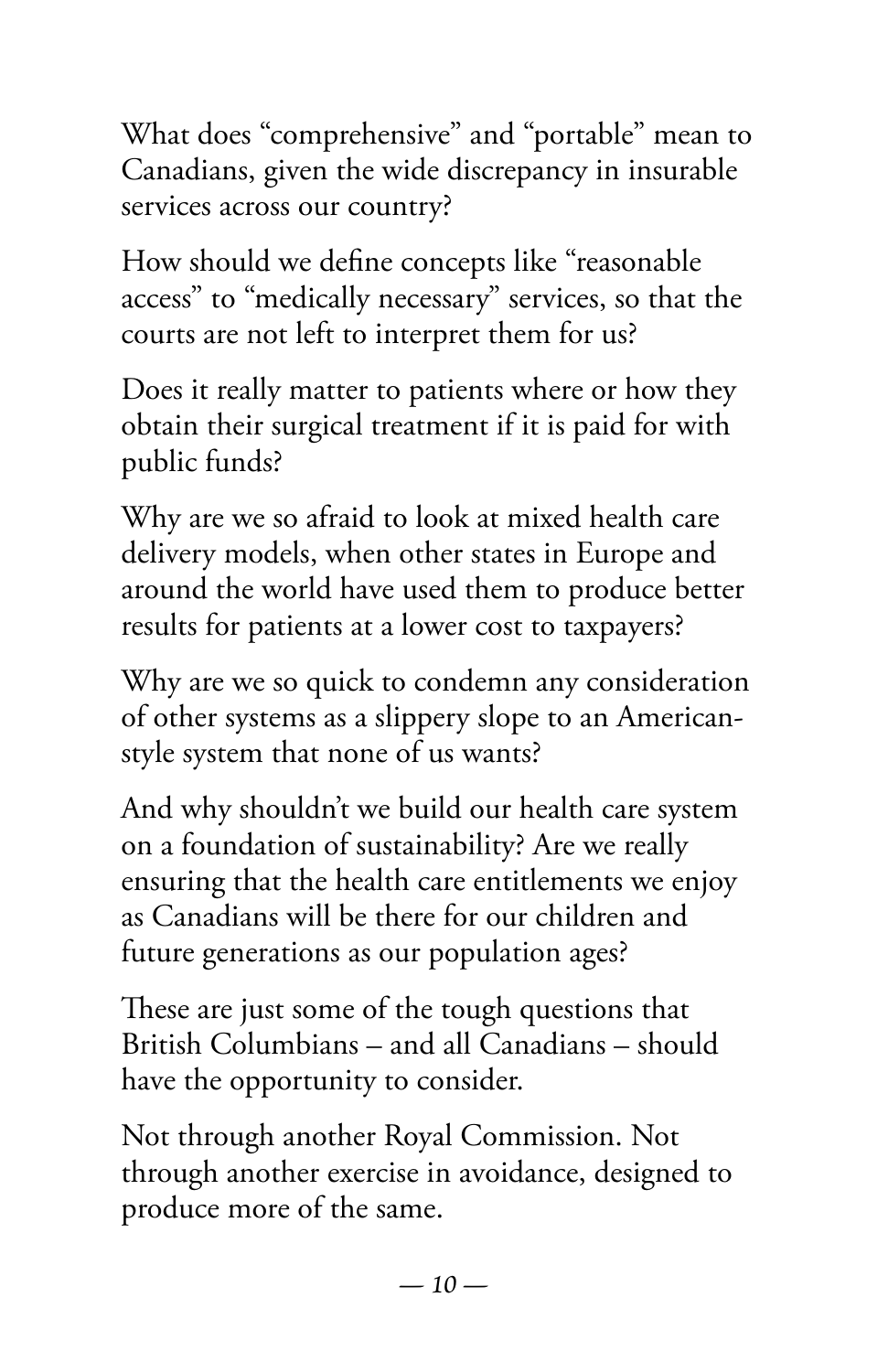But through real dialogue.

Through open conversations and rational discussion aimed at improving and transforming our Canadian health care system.

The *Canada Health Act* needs to be updated. Not to make it weaker – but to make it stronger and consistent with its original vision and intent – to preserve public health care for all Canadians.

Your government will advance that goal in Ottawa and here in B.C. It will lead an extensive discussion with British Columbians to guide this Assembly in furthering fundamental health reform within this mandate.

British Columbia will define and enshrine in provincial law the five principles of the *Canada Health Act*, and it will add to those a sixth – the principle of sustainability.

British Columbians want better access, greater choice, increased flexibility, and new options under their public health care system. They want high quality health care that is fair and equitable to all British Columbians regardless of their incomes. And they want to know that their public health care system is going to be there for them and their families as they get older.

Canadians are well ahead of their political leaders on this issue. They are right to demand reform and improvements – and B.C. is leading the way.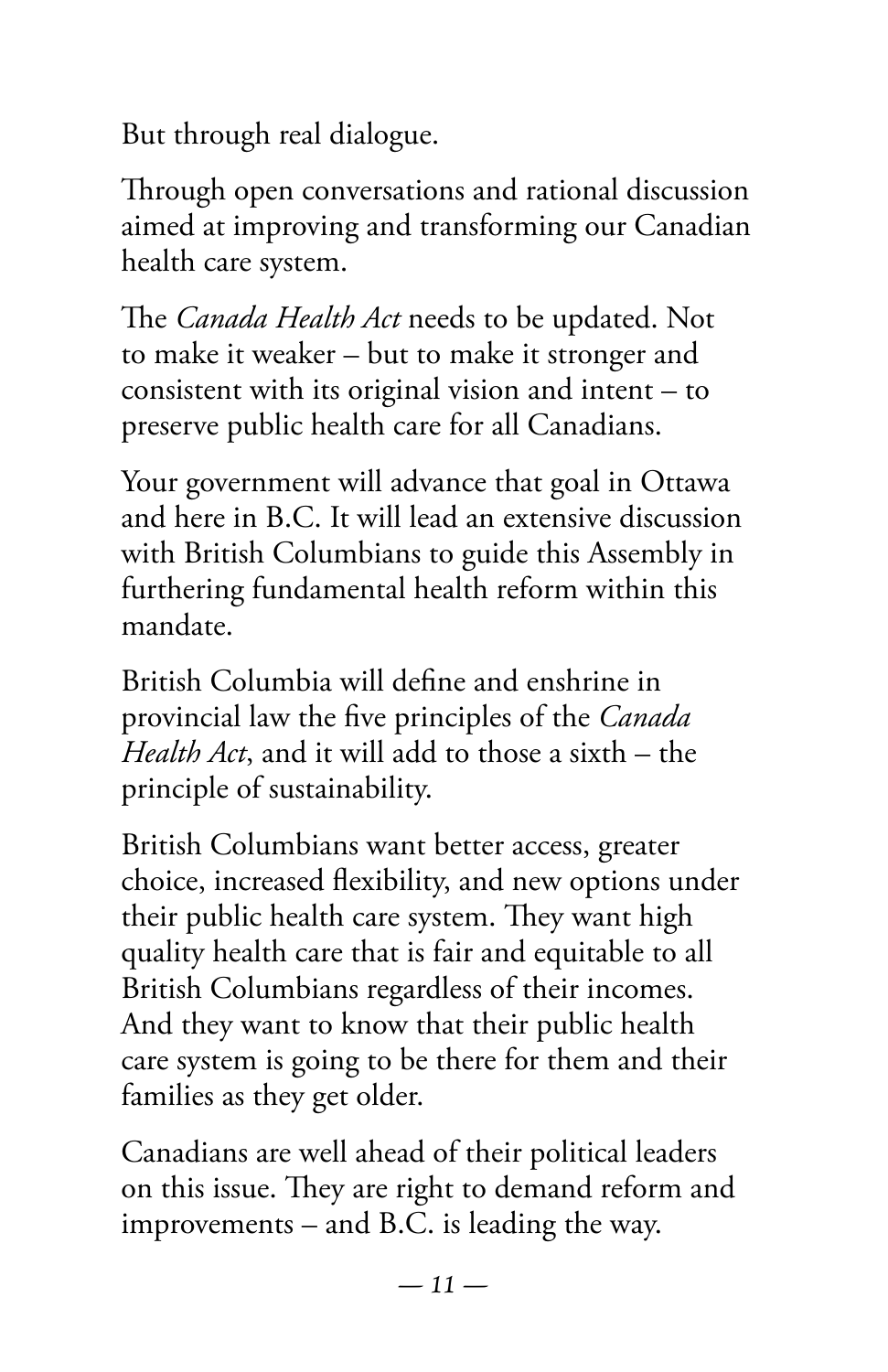Significant system reforms have been made to improve patient care – in regional health delivery, primary care, telehealth, ambulatory care, and assisted living.

B.C.'s income-sensitive Fair PharmaCare program is now widely recognized as the best in Canada. We are the only province with a zero deductible for drug coverage for low income earners not on income assistance. B.C. has Canada's best immunization program.

We are building, expanding, and upgrading hospitals all across the province, with new public-private partnerships. The new 300-bed Abbotsford Regional Hospital and Cancer Centre is on track to open in 2008.

The Vancouver General Hospital tower that sat empty for over a decade now has 459 additional beds for patients. The new 11-story Academic Ambulatory Care Centre will be opened this year, to provide new outpatient services, new physician training, and new research for health care.

A sweeping plan to dramatically expand and modernize the Surrey Memorial Hospital is underway. It includes a new state-of-the-art emergency care and urgent care facility; a new 148,000-square-foot outpatient hospital; new beds in Surrey Memorial; and a new perinatal care facility.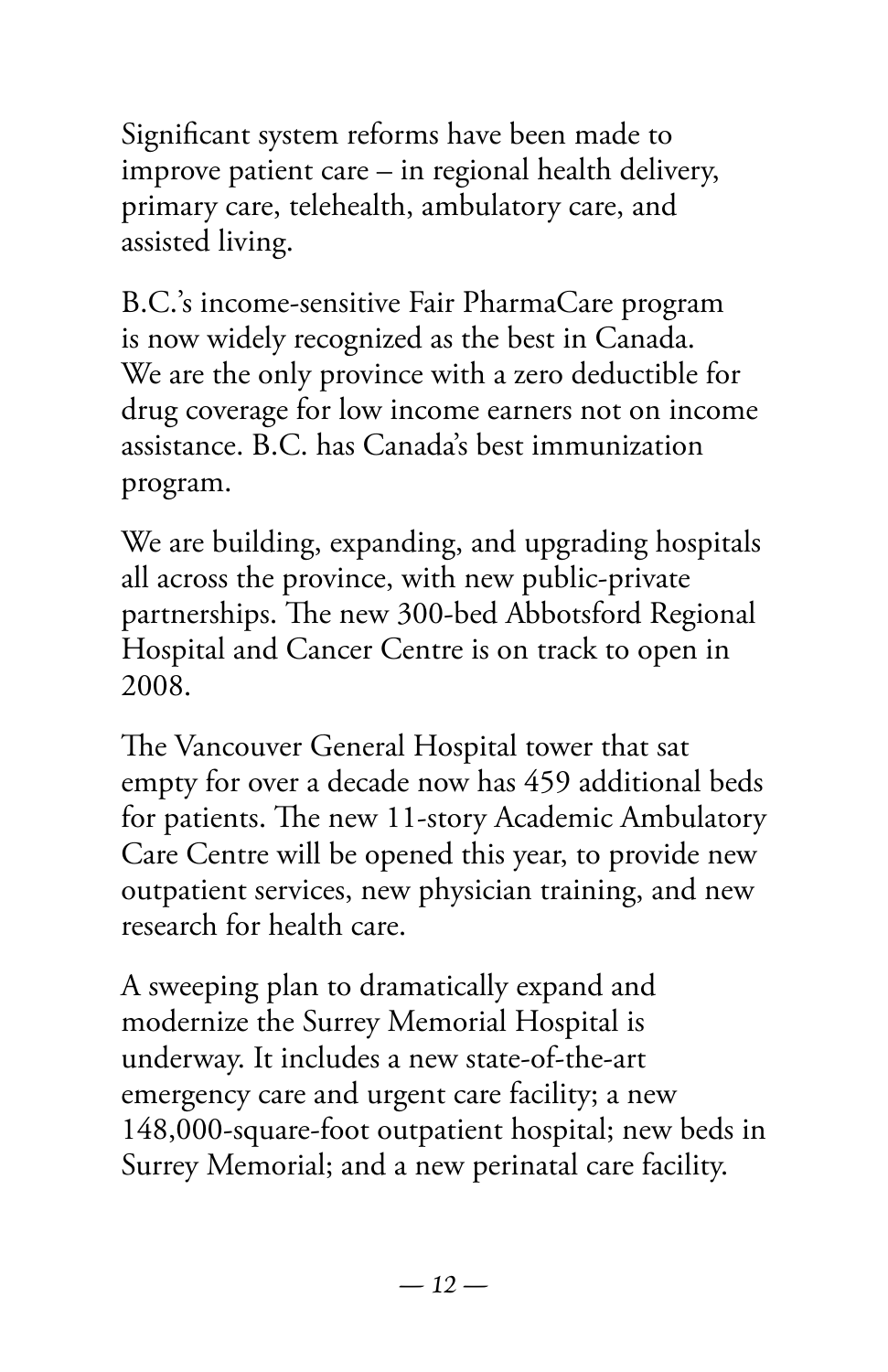Major capital expansions have been made to hospitals in Prince George, Kamloops, Kelowna, Cranbrook, Terrace, Victoria, and Nanaimo.

Since health renewal began in 2001, your government has increased the number of dialysis stations by over 60 per cent in communities across the province. It has increased the number of MRI machines by nearly 90 per cent and added eight new CT scanners to communities across B.C.

Ambulances have now been equipped with cardiac defibrillators and paramedics have been given increased training.

An extra \$9.7 billion has been added to health care in B.C. since your government first came to office, for a total investment of \$57.4 billion in the last five years.

Much of that funding has gone to substantially increase compensation for doctors, nurses, and other health professionals. Half of every new dollar available in the next four years has been budgeted to provide health care providers and other public sector workers with new wage and benefit increases.

More still is being invested in training. New medical schools have been opened in Prince George and Victoria with expanded seats at UBC to double the number of doctors in training. Another new medical school will soon be added in Kelowna.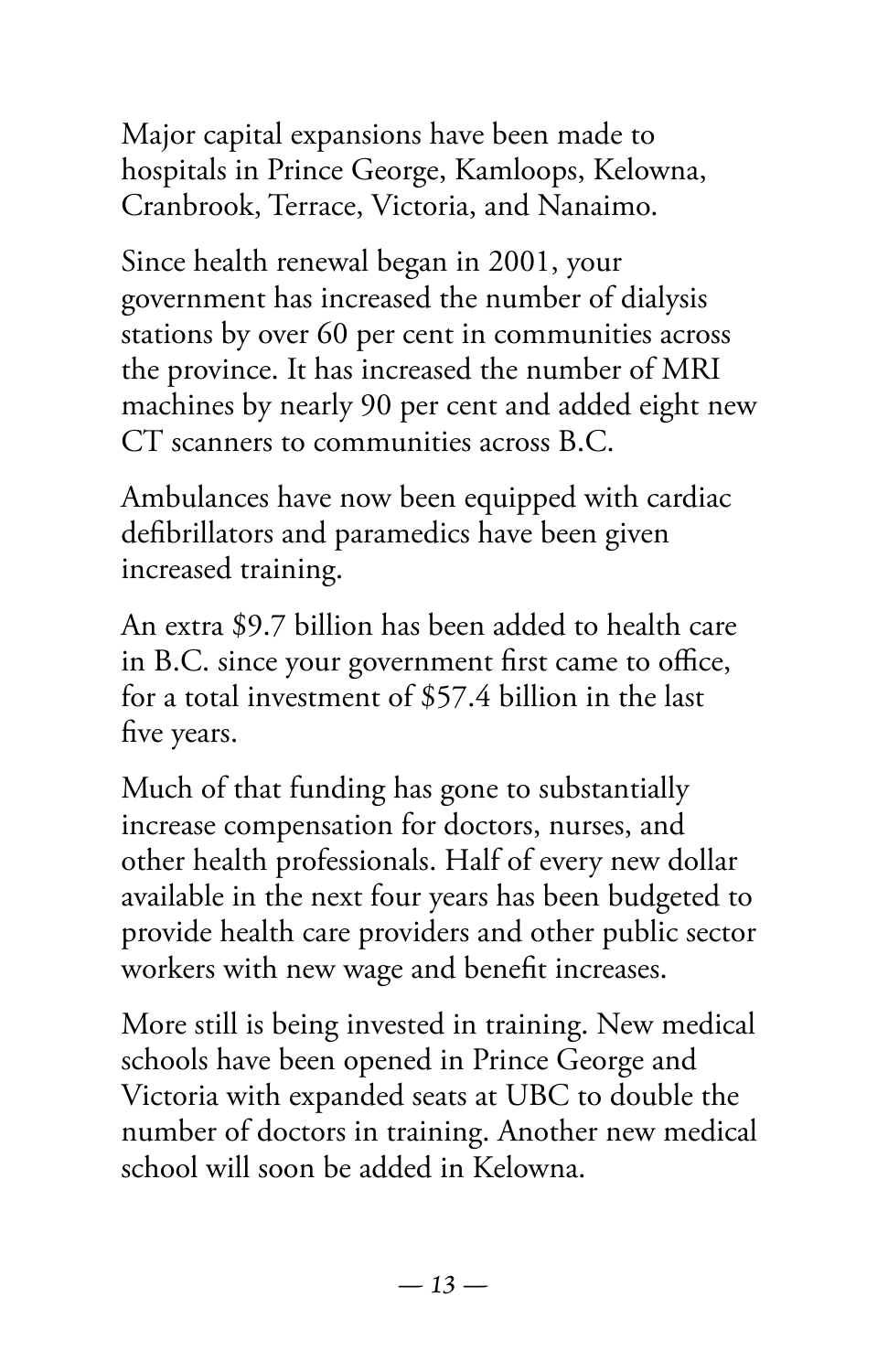The number of nurse training spaces has been increased by 62 per cent – with nearly 6,700 new nurses in training and over 2,100 more nurses now serving patients. Our efforts to train, attract, and retain nurses are paying off, and a major new campaign will be launched this year.

For the first time ever, B.C. is now training nurse practitioners, with the first graduates now playing an important part in our health care system. The BC Nurseline now offers round-the-clock access to health services in 130 languages and it will be expanded again this year.

All of this is aimed at providing better access to health care for all British Columbians.

B.C. now has the best health services and best health outcomes in Canada – according to an independent factual assessment by the Conference Board of Canada.

Yet challenges remain.

B.C.'s patient satisfaction levels are nowhere near as high as they should be given B.C.'s outstanding health system – and we must ask ourselves, why?

Despite a 65 per cent increase in knee replacements and a 35 per cent increase in hip replacements, the surgical backlog for those procedures has grown.

To reduce that backlog, a \$60.5 million strategy has been announced. It includes a new Centre for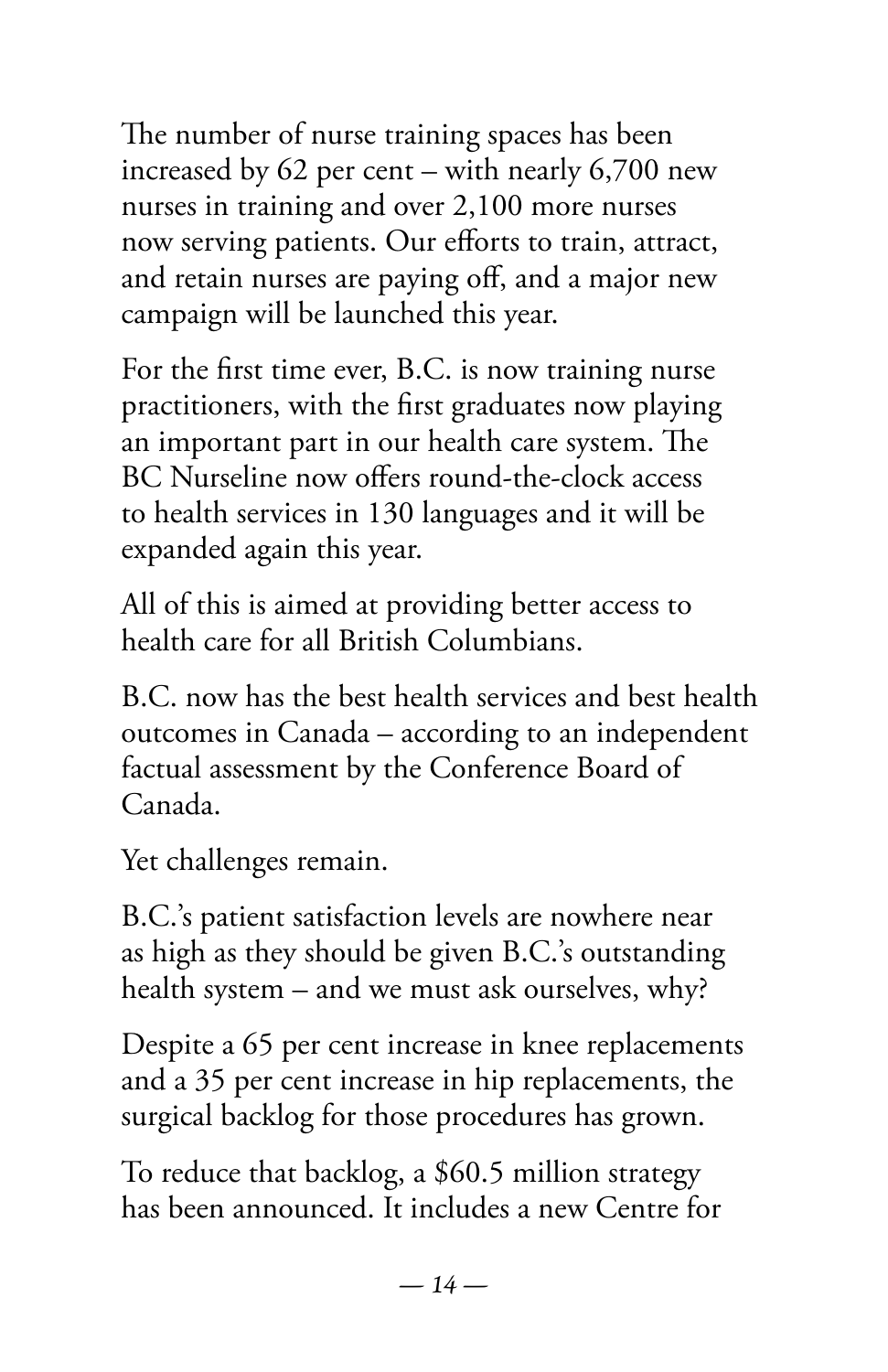Surgical Innovation, to be opened this April. It includes an additional 35 per cent increase in hip and knee surgeries – in one year. There will be new funding for hip health research, and a new provincial surgical patient registry.

New investments will provide an additional 1,000 children with the procedures they need and are waiting to receive.

Innovation, research, and funding are keys to our strategy. We know that an ounce of prevention is worth a pound of cure.

The best way to assure our children lead healthy lives is to give them a strong start in life.

Later this year, your government will launch a comprehensive Strong Start BC initiative that will speak to this in greater detail. It will outline concerted actions to provide early diagnosis for hearing, sight, and dental problems and open early learning centres in underutilized schools.

The new ActNow initiative will improve British Columbians' health through healthy living, physical fitness, and nutritious eating.

A comprehensive strategy will be developed with the Union of B.C. Municipalities to help communities build bicycle paths that are safe and enticing for cyclists. The new Gateway Program's \$50 million bicycle network is the largest single investment in bikeways in the history of the province.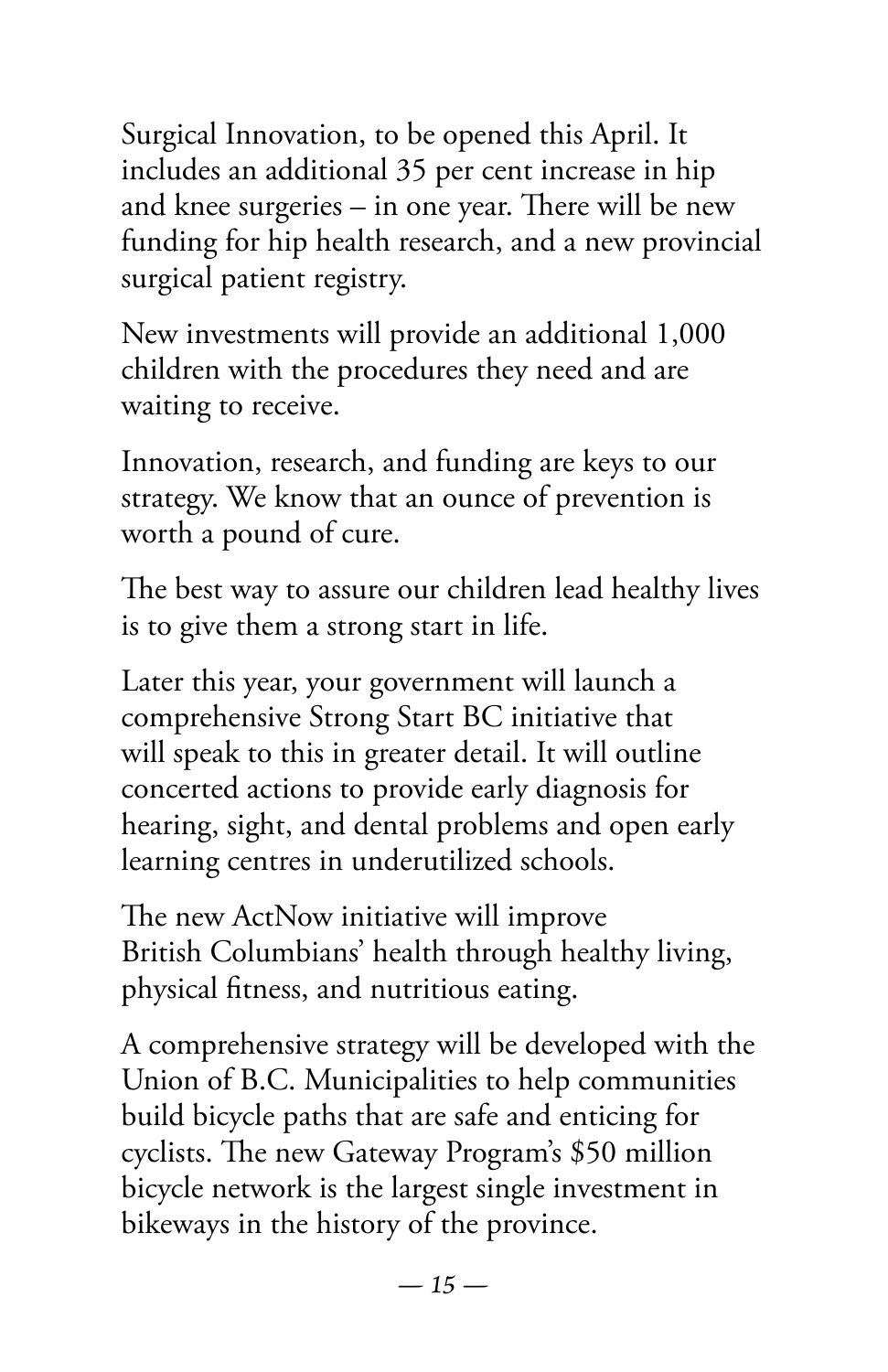To support amateur sport and promote physical fitness, the B.C. Lottery Corporation has launched a new game tied to the 2010 Olympic and Paralympic Winter Games. All proceeds of that game will be dedicated to amateur sport.

Your government will act now to integrate physical fitness and healthy eating habits throughout B.C.'s public schools. It is acting to get rid of junk food in schools, and will do more this year to put healthy food in school vending machines and cafeterias.

A new agriculture plan will encourage B.C. farmers to come forward with proposals to put more of their produce and products in B.C. schools. The Action Schools program will be expanded to extend its benefits to even more students. And new standards will be set to ensure all students have a minimum level of physical activity in every school, without exception.

All of these measures will help lead a transformational shift in healthy living that is critical to sustaining the excellent health services we currently enjoy in British Columbia.

## **HARNESSING THE POWER OF NEW KNOWLEDGE AND CREATIVITY**

The transformational force of knowledge and technology is reinventing our world. The new world is a truly global economy, driven by information, ideas, and discoveries.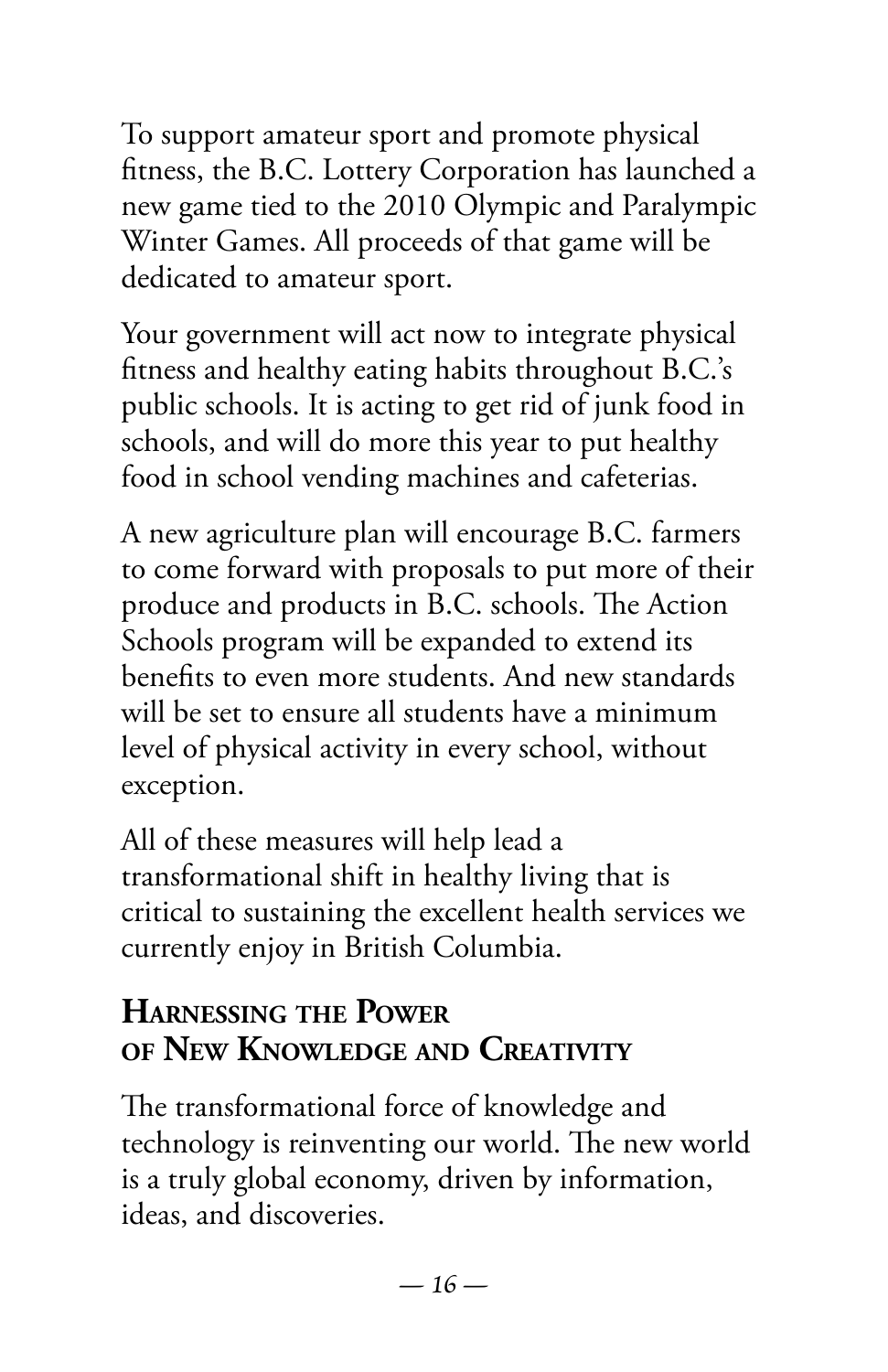It is a creative economy, where art and culture are the building blocks of innovation, invention, and understanding. Your government wants to unleash the talent, creativity, and skills of all who live here.

Education is the key to that endeavour.

Over the coming months, the Premier and Education Minister will visit every school district in B.C. They will meet with educators, parents, and students to seek their ideas for positive change in education.

Your government wants to hear from teachers in their staffrooms and from students in their classrooms. It ran on a pledge to communicate directly with all teachers in B.C. – and it will act to make that possible. It wants to listen and learn at the community level, at the new Learning Roundtable, and at a first-ever Teachers' Congress, to be held later this year.

Although the education budget will go up again this year, we must ask ourselves how we can use that funding to best serve students.

The information your government has recently collected and published on class sizes gives us new data for discussion. It points to the need for legislative changes that will ensure all school districts live within the current class size limits established in law.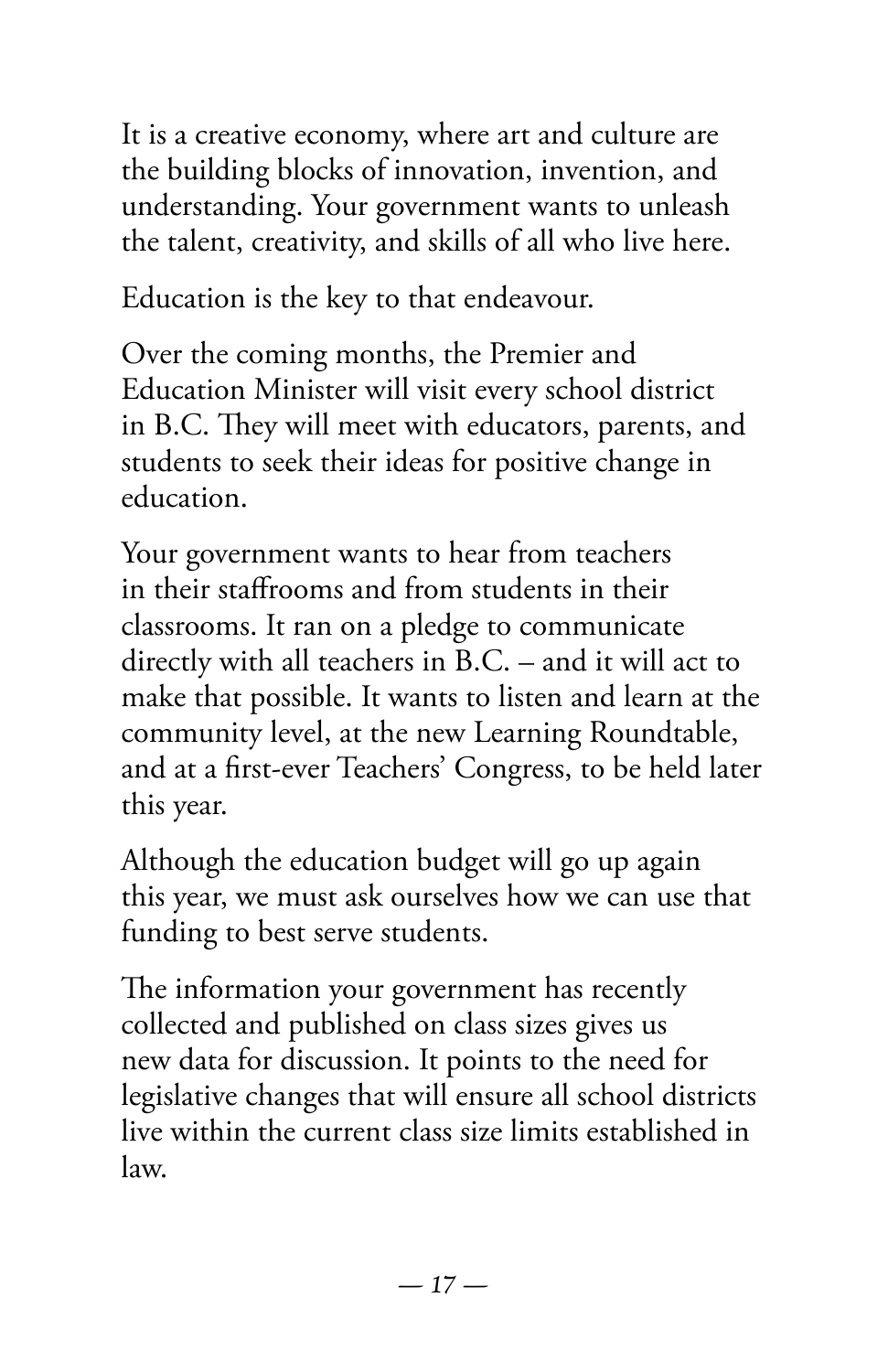If there are variations that make sense for students, parents should have a say in those decisions. While superintendents should be required to approve those decisions, school boards must ultimately be accountable.

The issue of class composition is even more challenging and demands a rational discussion. What more can we do to help all students in every classroom?

How can we better help those with special needs, in public schools and independent schools alike?

Are there ways to better maximize the benefit of our capital investments in education?

What more can we do to ensure greater accountability to taxpayers? What is the appropriate mix of local autonomy and flexibility in decisionmaking?

How might we modernize our curriculum to ensure it offers relevant instruction for the modern world? What changes might be made to give our students a better understanding of our province's rich, colourful history and a fuller appreciation of our Aboriginal heritage and culture?

What new content should be taught about the importance of forestry, mining, energy, agriculture, and sustainable stewardship to our communities and our economy?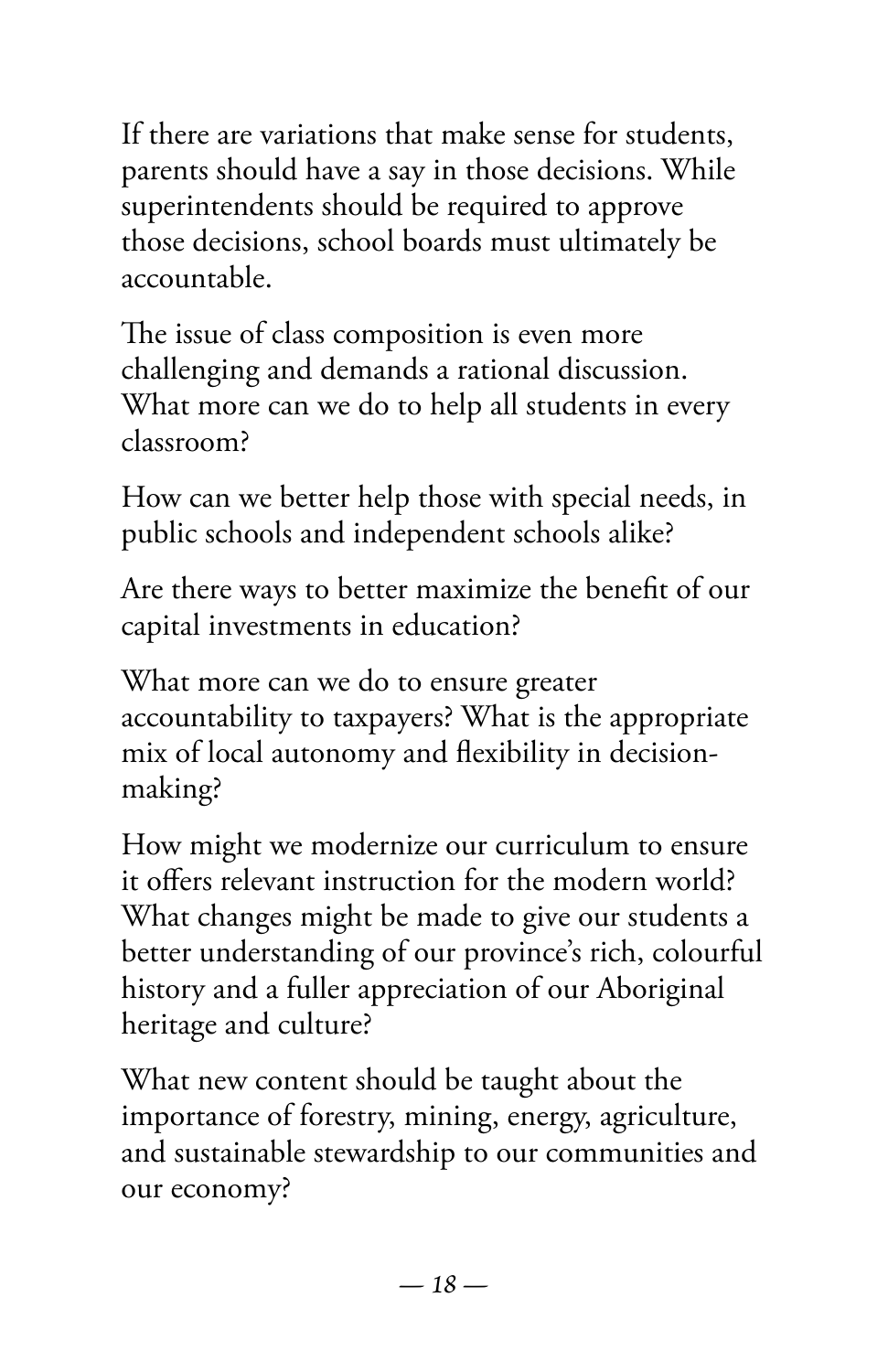How can we foster a culture of excellence in teaching and learning that builds upon individual strengths and celebrates achievement?

All of these questions oblige us to open our minds to new possibilities for improving public education. We will not succeed in providing our children the best education if we fail to ask the critical questions and refuse to consider changes that will make our education system the best it can be.

We must aspire to make public education more relevant to students' needs and more accountable at every level. We must aspire to excellence in teaching and learning, through greater choice and flexibility, and new opportunities for parental involvement.

This is your government's vision for education and literacy.

It is an agenda of transformative change that looks at the new world through new eyes, with new intent to act.

The Internet offers incredible potential in that regard. This year, your government will initiate a new "virtual" school to provide B.C. students a new option for learning that is accessible from their local schools and within their homes.

Supported by Network BC, it will offer a full range of courses that will especially benefit students in rural communities. It will enable students to construct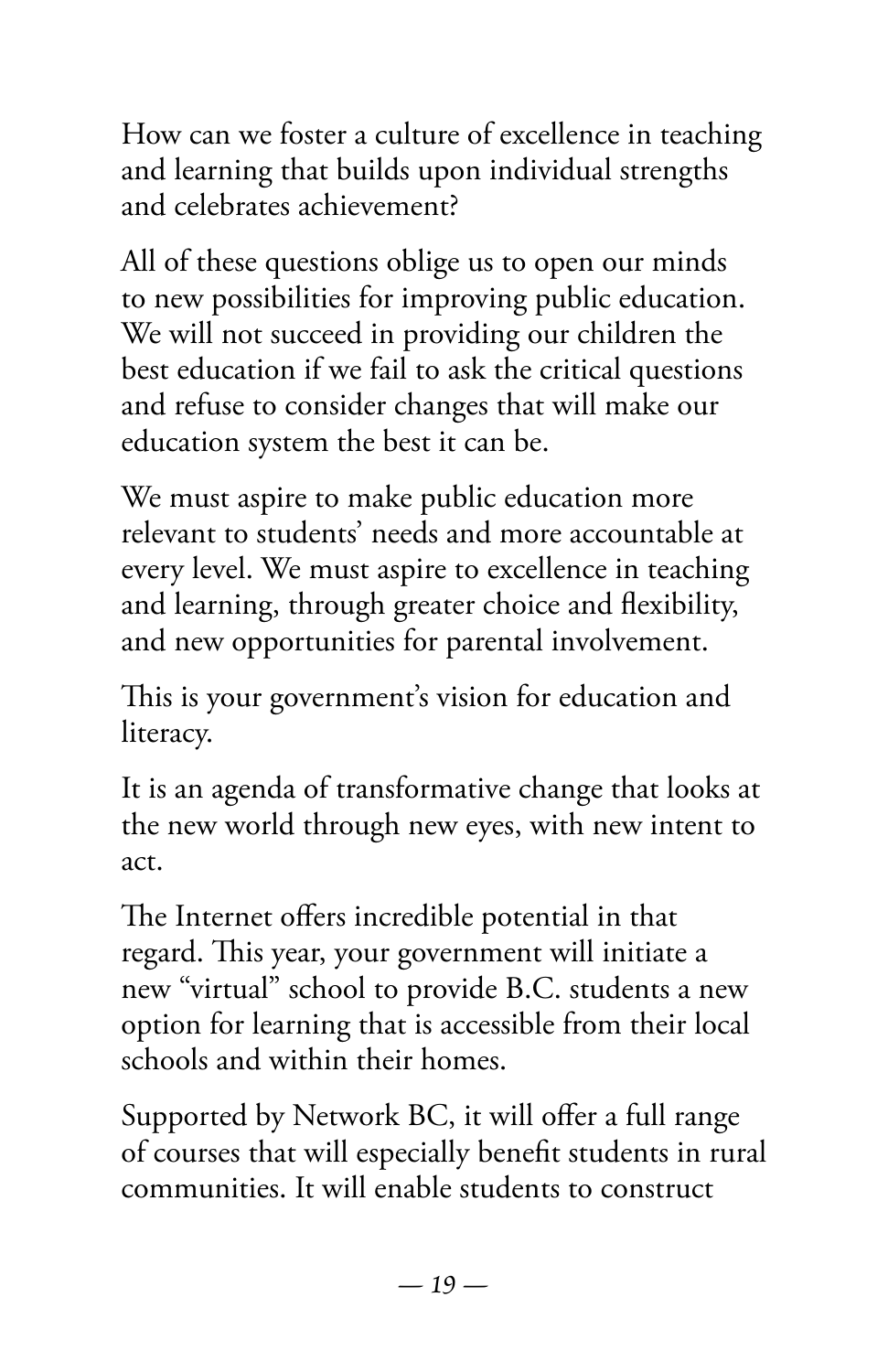high quality programs of instruction that are more relevant to their individual interests and that are open for learning at any time, at any pace, and from any place.

The virtual school will also provide free, online tutoring to help secondary school students successfully complete their studies. That tutoring service will be extended to earlier grades in coming years. Several jurisdictions have successfully developed cyber schools and British Columbia will not allow our students to be left behind.

All British Columbians will have equal opportunity to benefit from the knowledge economy.

In 2006, your government will fulfill its commitment to bridge the digital divide by bringing high-speed Internet access to 366 communities across B.C. that previously lacked broadband access. New steps will be taken to extend that access to First Nations communities, working in partnership with the federal government.

Your government will continue to encourage the full participation of parents in their children's education. Parents will be critical drivers as we transform education services across our province to meet the needs of their children.

This year, a new province-wide Parents' Education Network will be launched to provide parents with up-to-date information on programs and research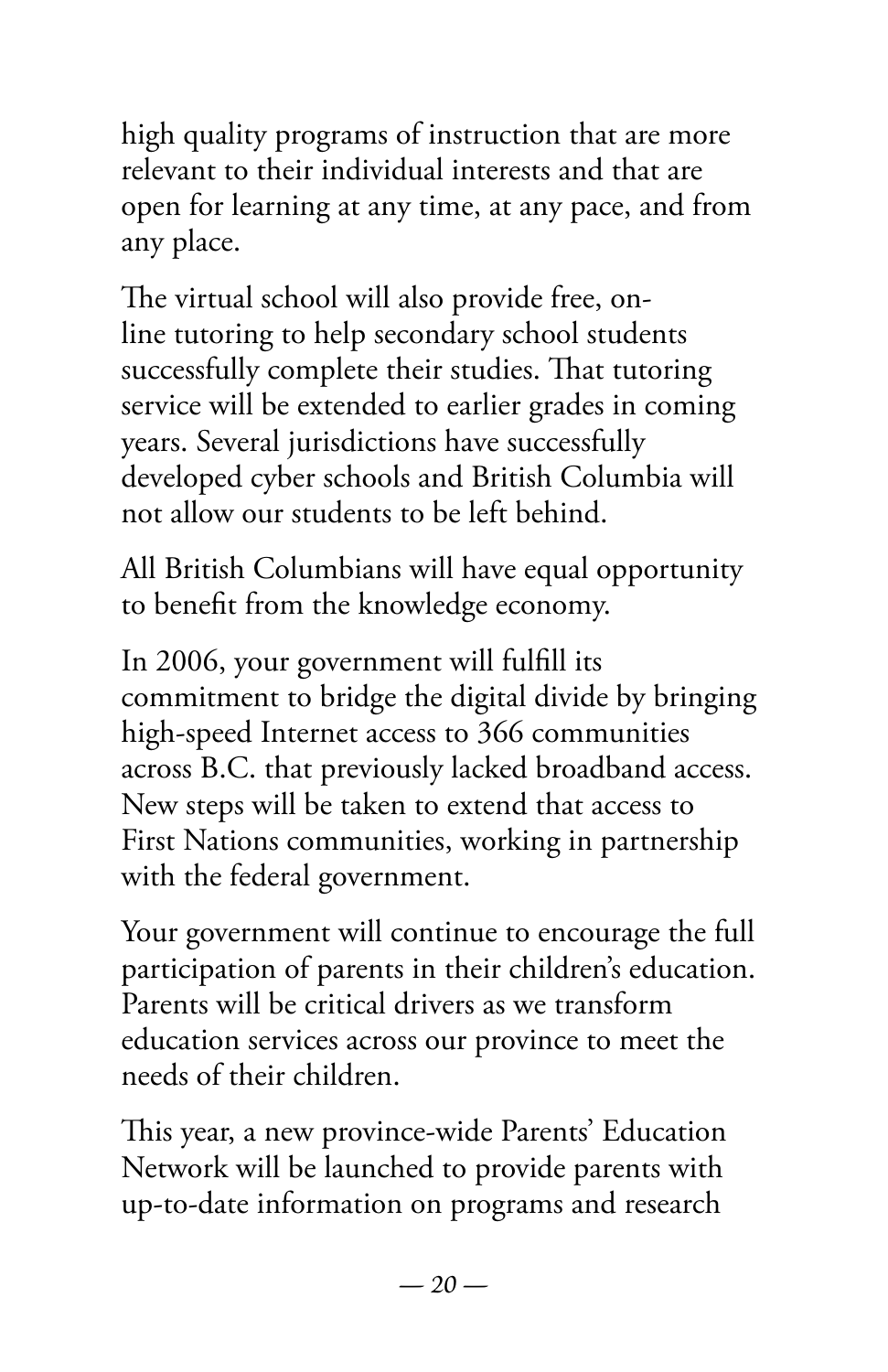that can help their children excel in school. The Parents' Education Network will help parents answer questions and engage in discussions about the challenges, opportunities, and possible solutions they see in education.

Parents want greater access to information in education. Your government committed to publish annual reports for all public schools on the key statistics relating to class size, class composition, and teacher hirings, terminations, disciplinary actions, and professional development. That commitment will be fully realized this year.

It will also act on its pledge to establish a teacher employment registry that is administered by the College of Teachers, to publicly report the names of teachers disciplined for misconduct involving emotional, physical, or sexual abuse.

New investments will be made to give all British Columbians new options and better access to higher learning. Your government is creating 25,000 new post-secondary spaces – the largest expansion in advanced education in 40 years.

Additional steps will be taken to allow new transferability of credits for students attending accredited private post-secondary institutes.

All of these measures will help British Columbians gain the education and skills they need to successfully compete in the new knowledge economy.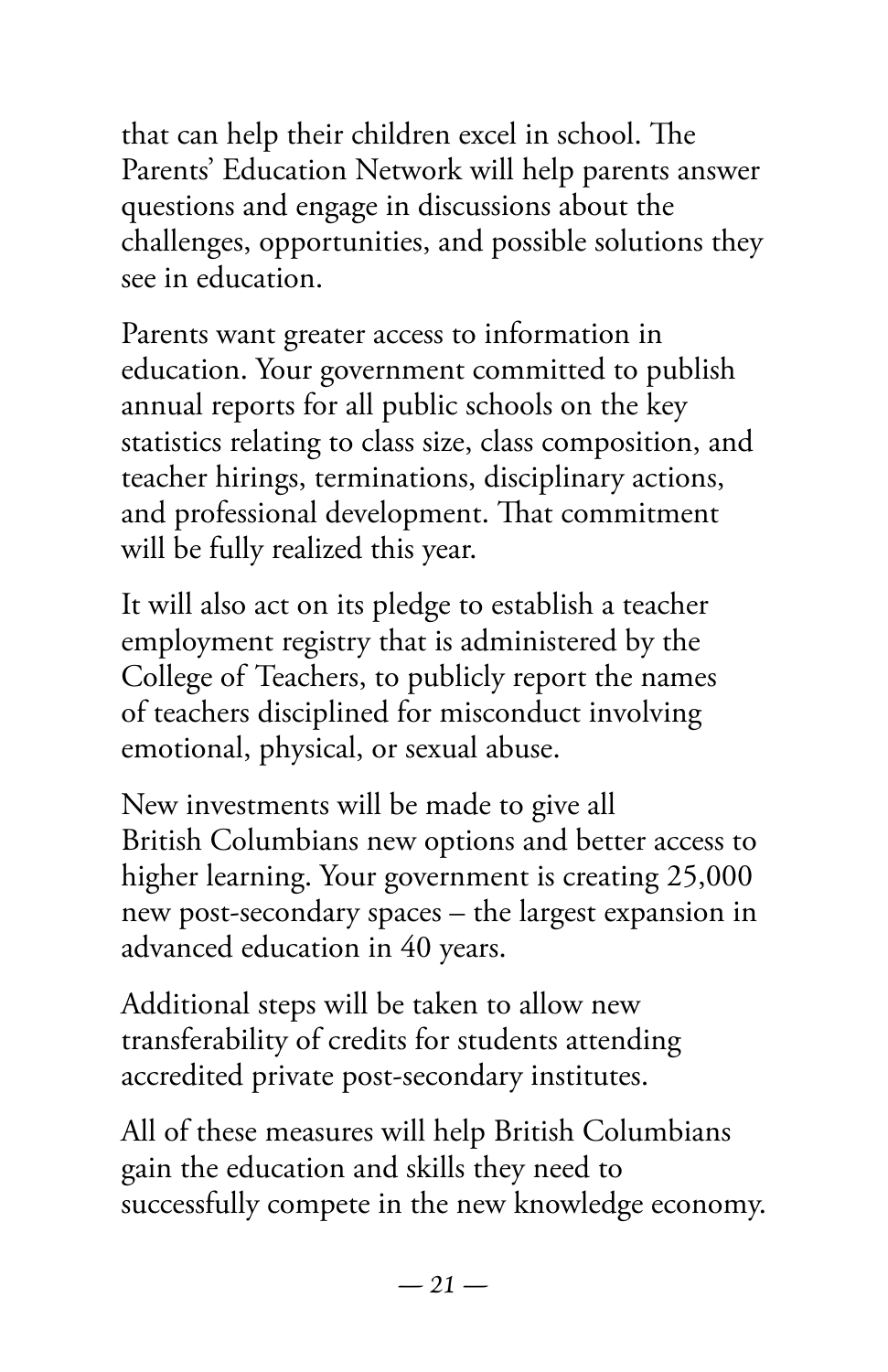We will need more skilled workers in energy, construction and related trades, forestry, mining, agriculture, engineering, and technology. Filling all of those jobs requires us to expand training for British Columbians and to compete for more foreign-trained workers.

There is no place for parochialism or provincialism in the new world. Your government will work with other provinces and the federal government on a national action plan for skills development.

It will act this year to further expand the provincial nominee program. It will act to expedite the flow and credentialing of foreign-trained workers who are needed now to meet domestic demands.

The Industry Training Authority will expand its programs in trades training and apprenticeships. New initiatives will be launched to encourage employers to renew their efforts and investments in skills training.

The new global economy is ultimately driven not just by mastering what we have learned, but by the pursuit of new knowledge. As such, more will be invested this year in new research aimed at leading discoveries and commercializing their potential.

Your government will work with B.C.'s technology industry to pursue its vision for a comprehensive technology strategy. The BC Hub strategy will transform our approach to technology research,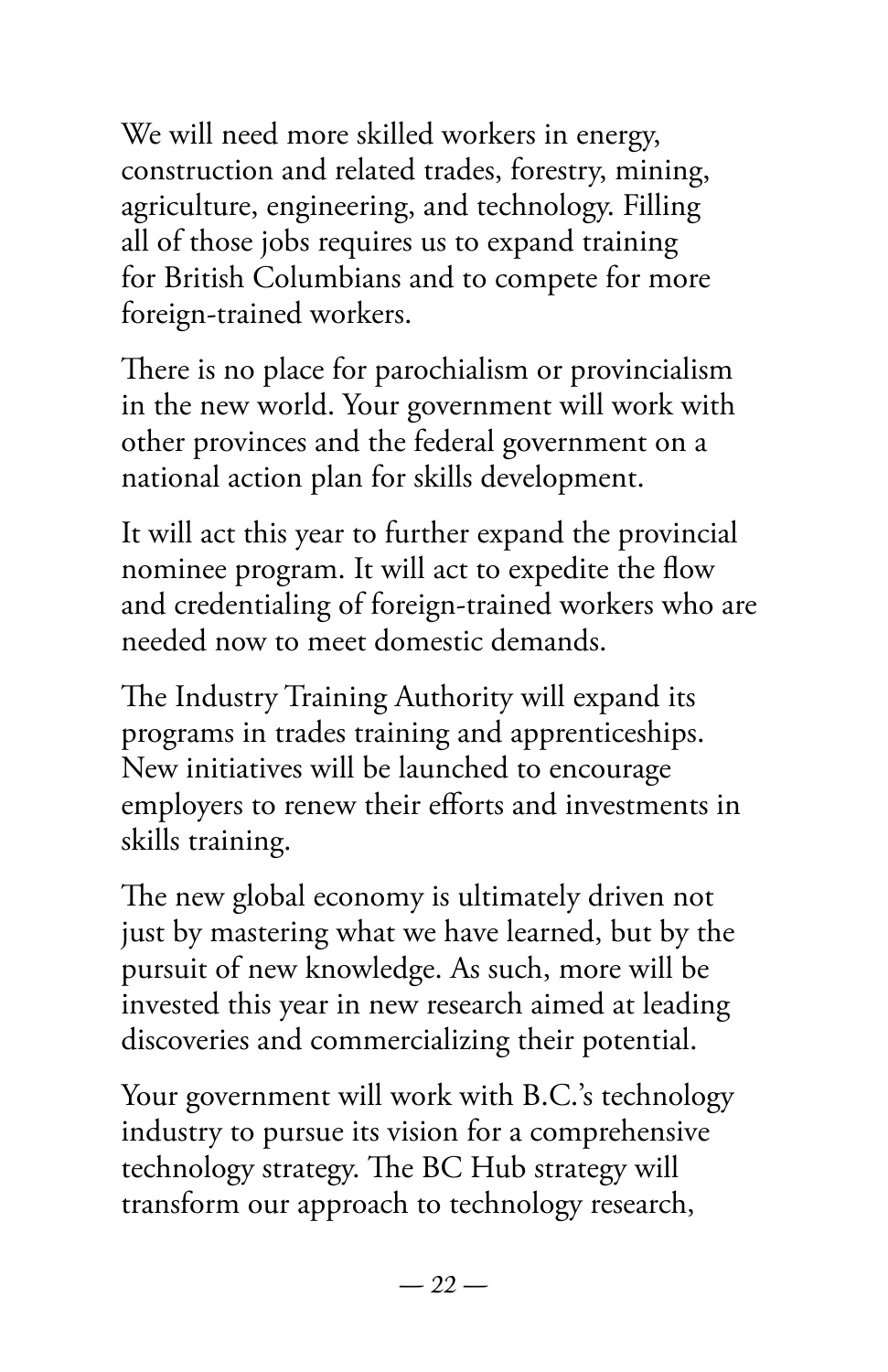commercialization, and capital expansion, with new efforts to integrate science, technology, and knowledge into our resource industries, agriculture industry, and manufacturing economy.

British Columbia is becoming world-renowned in life sciences and biotechnology. We led the world in fighting SARS and continue to lead in genome research. Both are critical tools as we prepare for the next global pandemic.

Genome British Columbia is producing groundbreaking discoveries that will benefit our natural resource industries, our environment, our agricultural industry, and the future health of our population.

Major new research investments will be made this year to support the work of Genome BC and to accelerate discovery in spinal cord research through the Rick Hansen Man in Motion Foundation.

Your government will work with the Canadian Cancer Society, B.C. and Yukon Division, to establish a research chair in primary prevention of cancer.

A new B.C. Foundation for Natural Resources and Engineering Research will also be launched this year. It will support advanced training, research and development, technology transfer, and commercialization in natural resources, engineering, and applied sciences.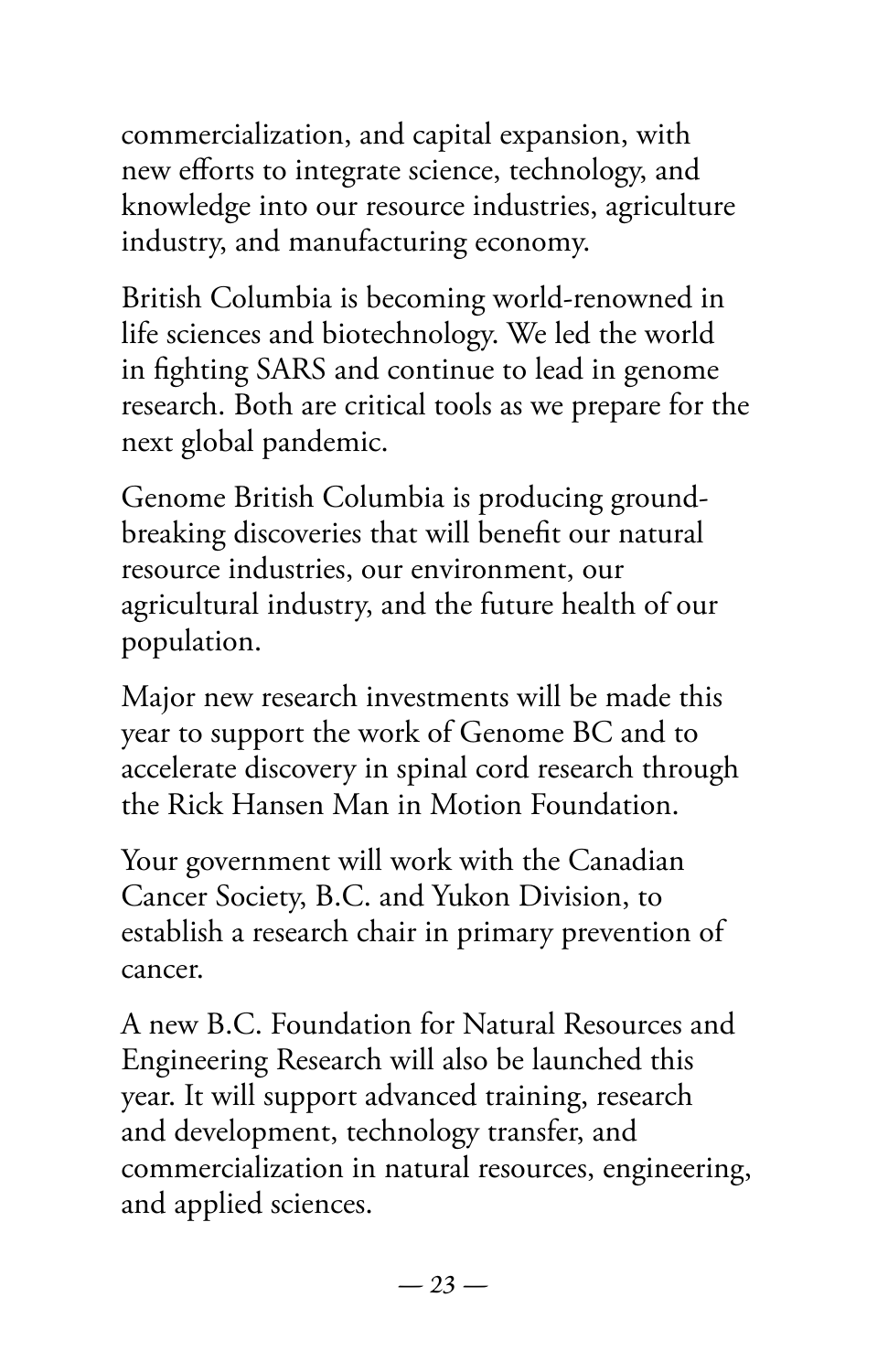This will help keep our resource sector competitive and sustainable in the face of challenges like the mountain pine beetle, while growing new sectors and fueling economic growth.

Alternative energy will form an integral part of your government's expanded energy vision. It is a critical part of your government's goal to improve air and water quality, and fisheries management.

That goal also obliges us to set new goals in conservation. The updated energy vision will include new conservation targets to help make British Columbia electricity self-sufficient within the decade ahead.

Your government will also provide the financial thrust to create a leading edge new digital media centre at Great Northern Way, through a collaborative partnership of UBC, SFU, BCIT, the Emily Carr Institute of Art and Design, and the private sector.

This will confirm B.C.'s global reputation as a leader in digital media and will further stimulate opportunities for growth in digital entertainment.

#### **BUILDING ON THE TRANSFORMATIONAL FORCE OF CANADA'S PACIFIC GATEWAY**

The world's re-orientation to the Asia-Pacific is one of the central transformational changes in our time. It is also British Columbia's most strategic competitive advantage.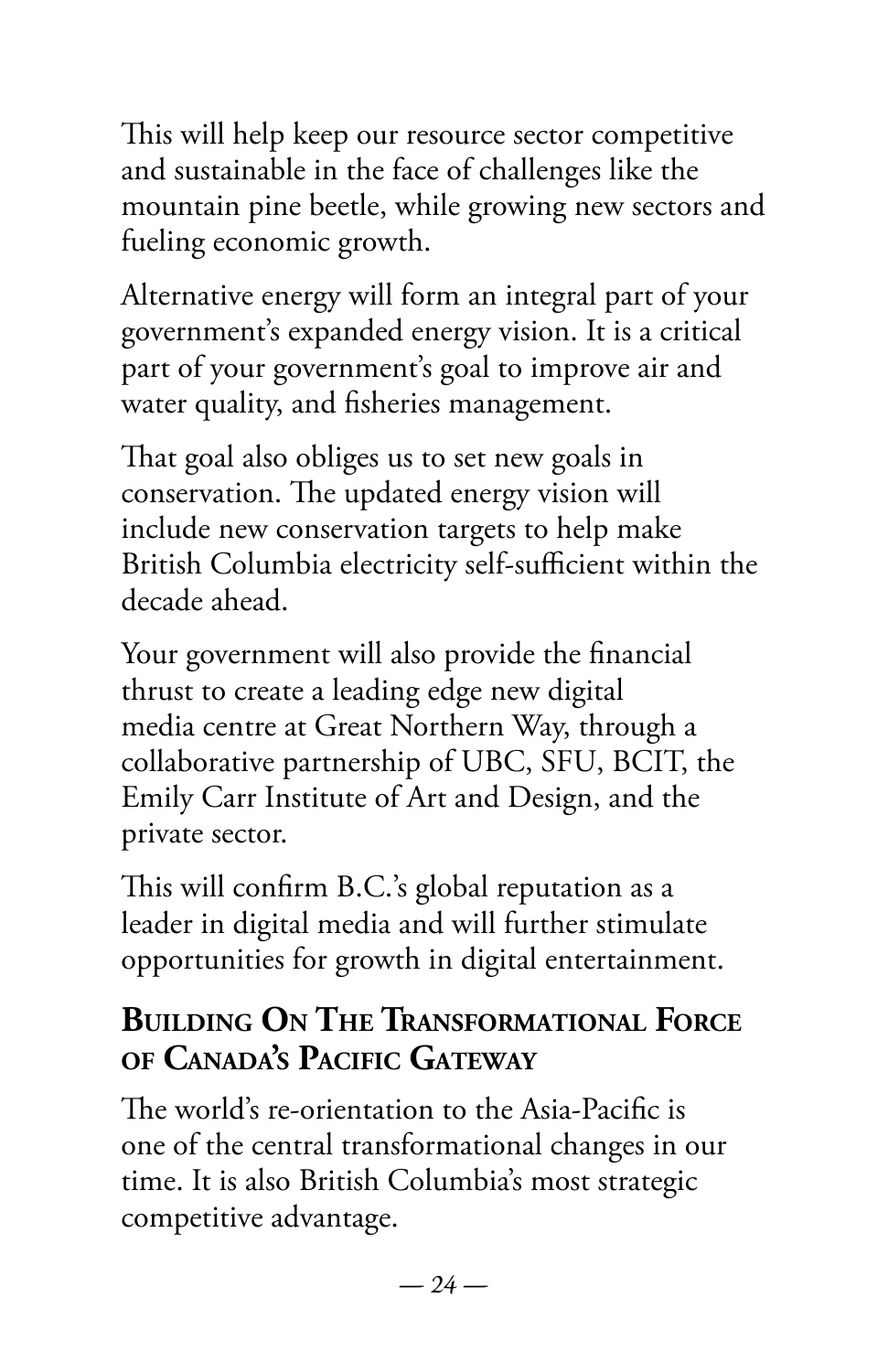In the new map of the world, British Columbia is poised at the centre, not at the periphery. Europe and America are looking to the Pacific for growth. Asia is looking across the Pacific to North America as the heart of the Western world.

And British Columbia stands right in the middle.

As China, India, Japan, Korea, and other Asian countries look abroad to invest, visit, and emigrate – your government wants them to look here first. British Columbia has enormous potential as the world's crucial crossroad to Asian-Pacific commerce.

Several elements are essential to maximizing that opportunity.

The Pacific Gateway Strategy is about opening up our province to new trade, investment, and opportunity. It is about opening up our ports, airports, rail networks, and roads from all points east, to all points west.

Your government is opening up the Port of Prince Rupert and opening up the North to capitalize on all the advantages our Pacific Gateway has to offer. It is transforming the future for Northern British Columbians and citizens in every region, through new investments in regional development and transportation infrastructure.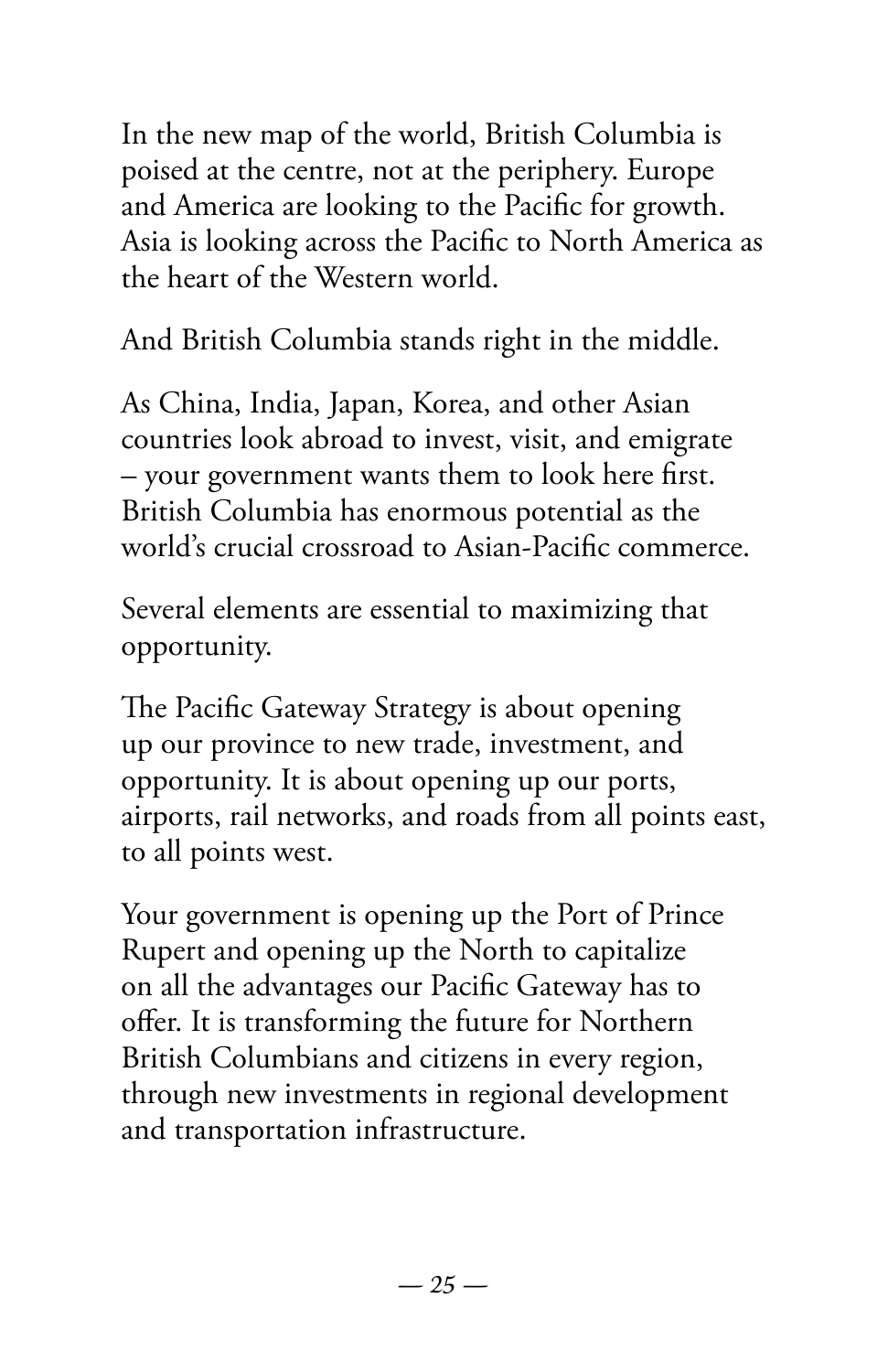It is opening up our borders to the free flow of goods, services and people, through the new Gateway plan to build the Pitt River Bridge, twin the Port Mann, and build a new South Fraser Perimeter Road. These investments complement multi-billion dollar investments in rapid transit, bicycling networks, and transportation improvements that will also improve our environment.

To fully capitalize on British Columbia's strategic potential as Canada's Pacific province, we need to also reach out to the Asia-Pacific. Your government will work with the federal government, the Vancouver Airport Authority, and international airlines to open our airways with direct flights to India, China, and other Pacific nations.

It will intensify its efforts to open up new Asian markets in forestry, energy, mining, tourism, education, and manufacturing through trade missions and new on-site presence in key strategic locations.

New Dream Home China projects will be launched in Beijing and Guangzhou to build on the successful effort in Shanghai that is already opening new markets for B.C. forest products.

The Asia-Pacific Trade Council and the B.C. Competition Council will recommend ways to maximize British Columbia's competitiveness and productivity.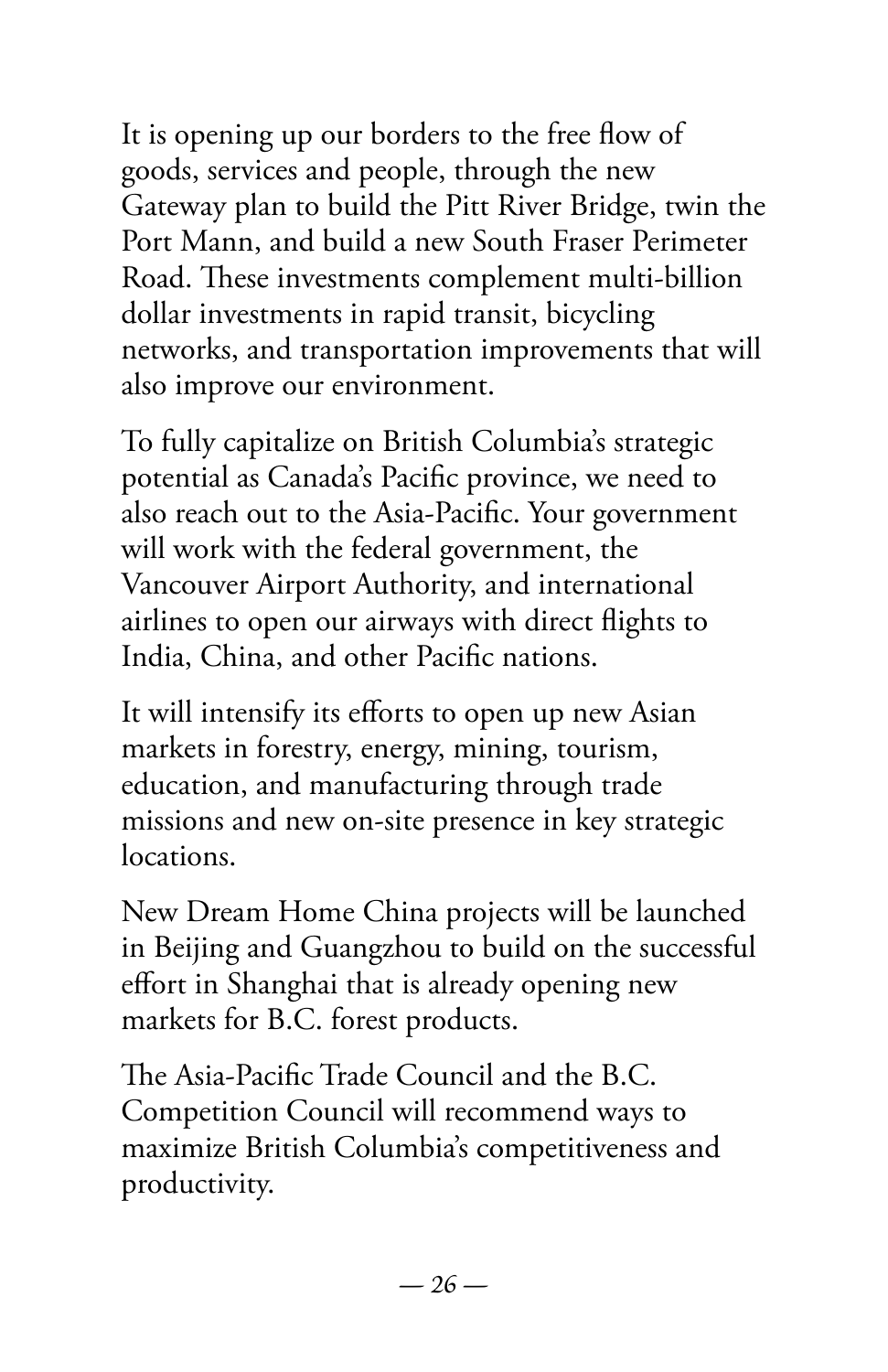Your government will work closely with B.C.'s tourism associations to help British Columbia become the destination of choice for Asian tourists, as China opens its doors to foreign travel. We have incredible competitive advantages in cultural tourism, eco-tourism, agri-tourism, resort tourism, and Aboriginal tourism to capture the world's attention.

In the new creative economy, investment and workers around the Pacific Rim will choose to locate in places that understand their culture, speak their language, and meet their needs.

New investments in languages, research, art, culture, and urban revitalization are not just critical elements in building an enlightened society. They are competitive advantages we will use to attract talent and create jobs.

New Pacific Studies Programs will be developed and offered at key universities, colleges, and institutes across B.C.

New Internet access to government services and programs will be offered in multiple languages. Your government will act to expand training in Mandarin, Japanese, Punjabi, and Korean. It will develop new incentives for students to take these courses and carry them to successful completion.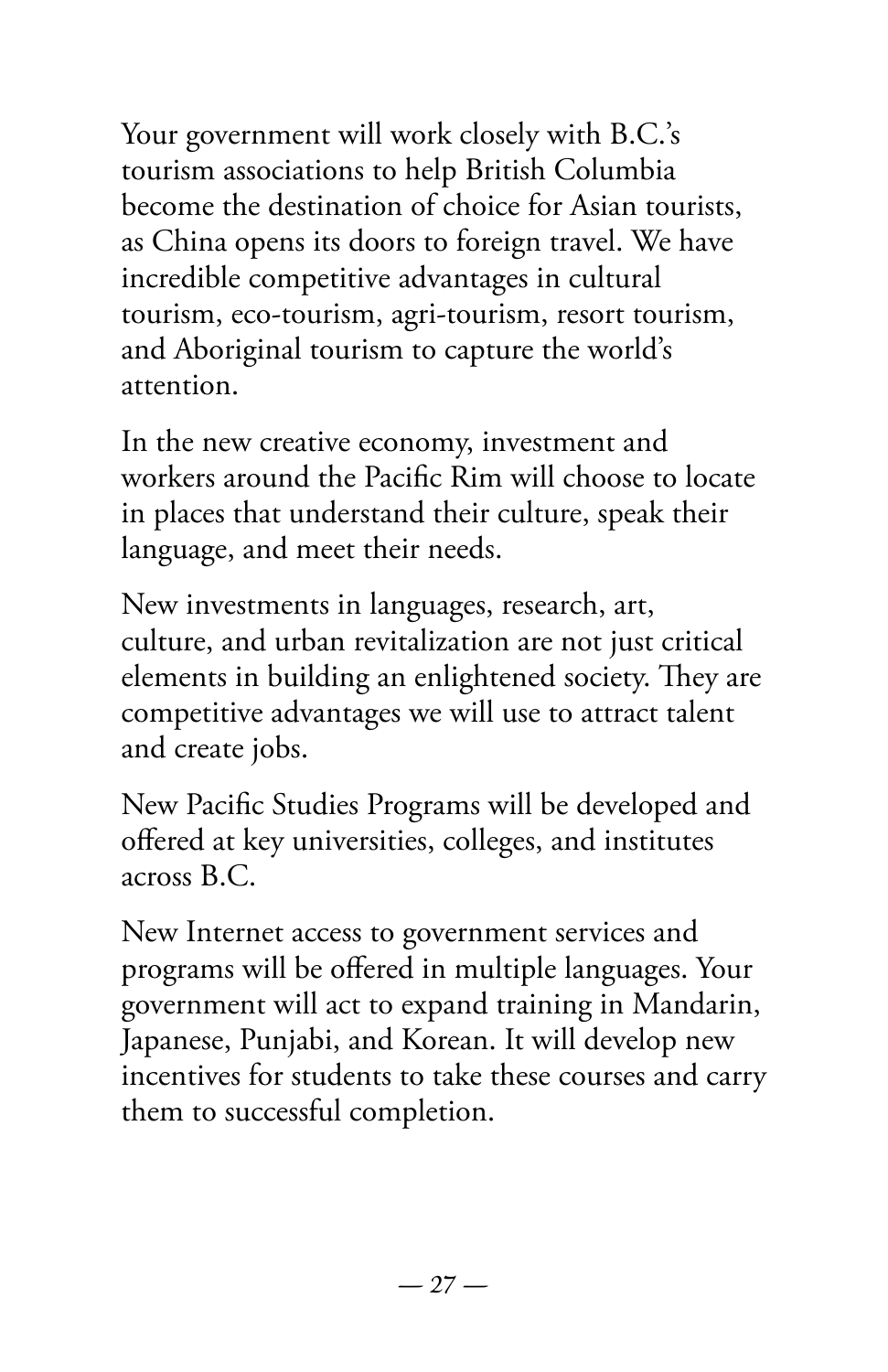The One World Scholarship will be introduced this year to help post-secondary students pursue their studies in other Pacific nations. A new Pacific Horizons for Youth program will be developed to support student travel exchanges with families across the Pacific.

New steps will be taken to support our arts community. A new Asia-Pacific Museum of Trade and Culture, a new national Centre of Northwest Aboriginal Art and Culture, and a World Women's History Museum will all be initiated.

The world we want for ourselves and our children is what the entire world wants and should find in British Columbia. We want sustainable, vibrant, creative communities and a province that lives in balance with all it has been blessed with by Nature.

The new Central Coast and North Coast land use plans cover an area twice the size of Belgium and a protected area three times the size of Prince Edward Island.

They represent an unprecedented collaboration between communities, First Nations, industries, environmental organizations, and government. At the heart of those plans is a new eco-system based management model that balances community stability and job creation with conservation.

The new Kitasoo Spirit Bear Conservancy will ensure important habitat for the precious Kermode bear is protected for evermore.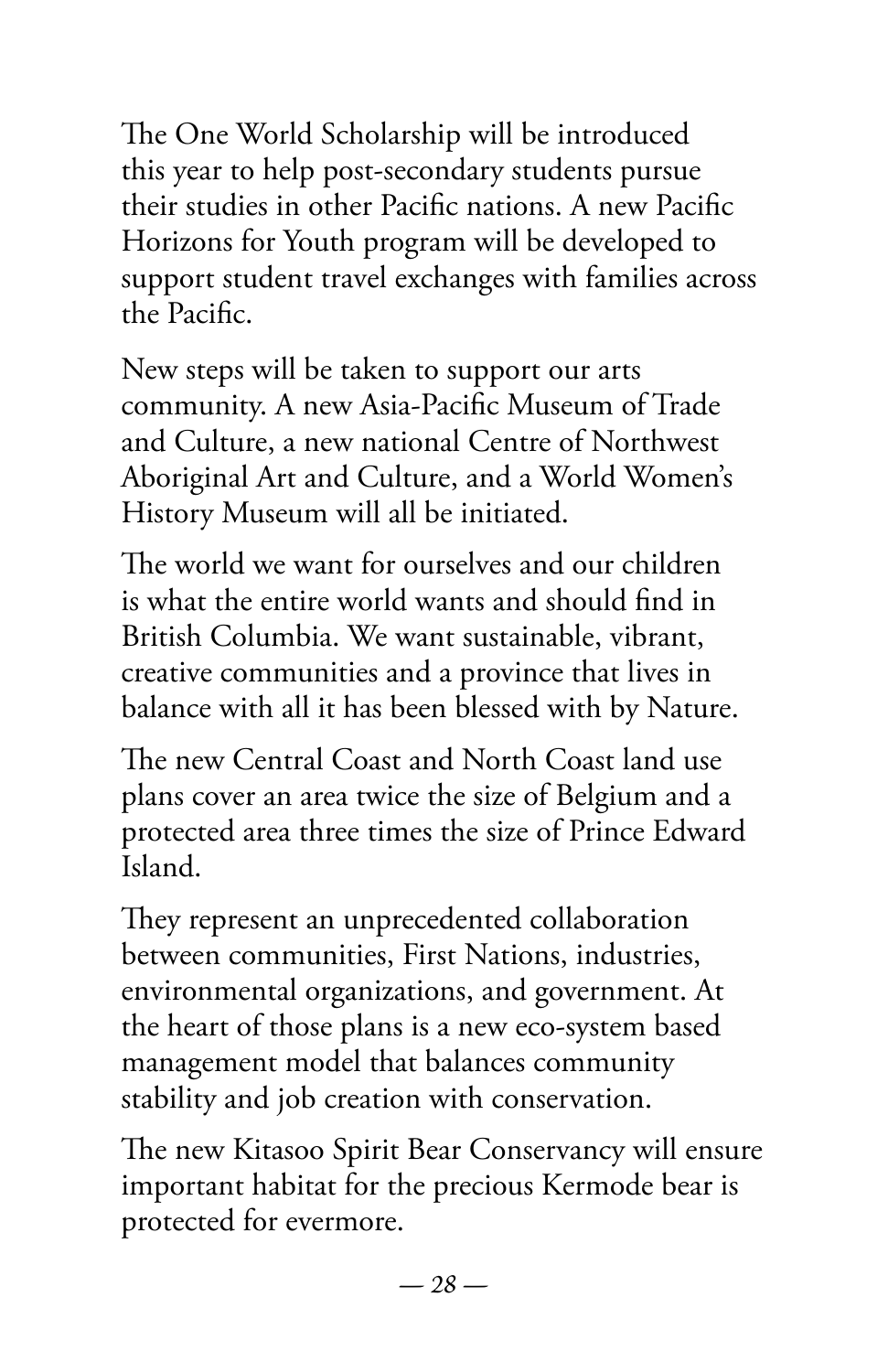The Spirit Bear is a magnificent symbol for British Columbia.

It speaks to the majesty, uniqueness, and mystery of our province. It is a powerful presence and a thing of wonder that lives in a magical land of beauty, grace, and unbridled potential.

The B.C. Spirit Bear symbolizes the essence of the spirit of British Columbia. It evokes our unique Aboriginal heritage and First Nations' special relationship with this land and all who live upon it.

The B.C. Spirit Bear is such a compelling symbol and such an inspiration, that your government will act to make it our official provincial animal.

# **TRANSFORMING BRITISH COLUMBIANS' QUALITY OF LIFE**

Our changing world is also challenging families and communities.

The transformation your government seeks has one purpose in mind: to help all British Columbians make the most of their potential, supported by loving families and safe communities.

In that regard, four key challenges are evident: the need to improve child and family services; the need to combat substance abuse and crime; the need to forge a New Relationship with First Nations; and the need to provide new options for housing.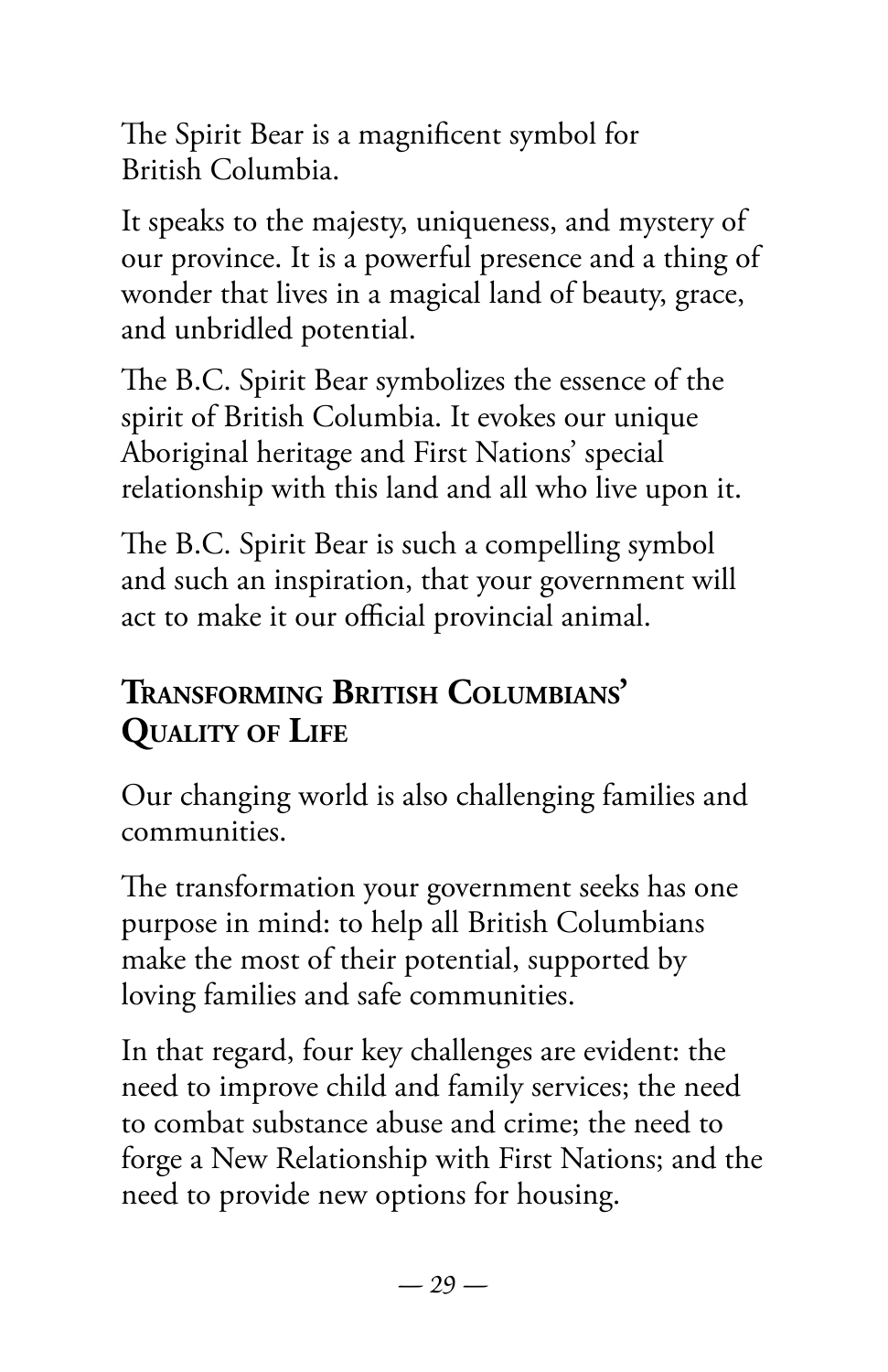Advances will be made on all of those priorities in the year ahead.

New efforts will be made to improve and modernize child protection services, and to learn from the independent reviews now underway.

The Ministry of Children and Family Development has faced many challenges over the years. Although its failings have been well-documented, its successes have attracted little notice. Your government applauds the work of all those who do so much to help protect children-at-risk, day in and day out.

Yet improvements in child protection can and must be made. Your government will act to advance that goal through the regionalization of Aboriginal child and family service delivery.

The new regional authority model for the delivery of child protection services is the product of years of consultation and expert advice. It is aimed at better serving Aboriginal children's needs and better supporting First Nations families in their communities.

The new delivery model will not be flawless. But it is aimed at improving children's lives and fostering a new relationship with First Nations.

Working closely with First Nations leaders and other governments across Canada, we can close the gaps that have disadvantaged Aboriginal children and families in the past. That is the point of the Kelowna Accord.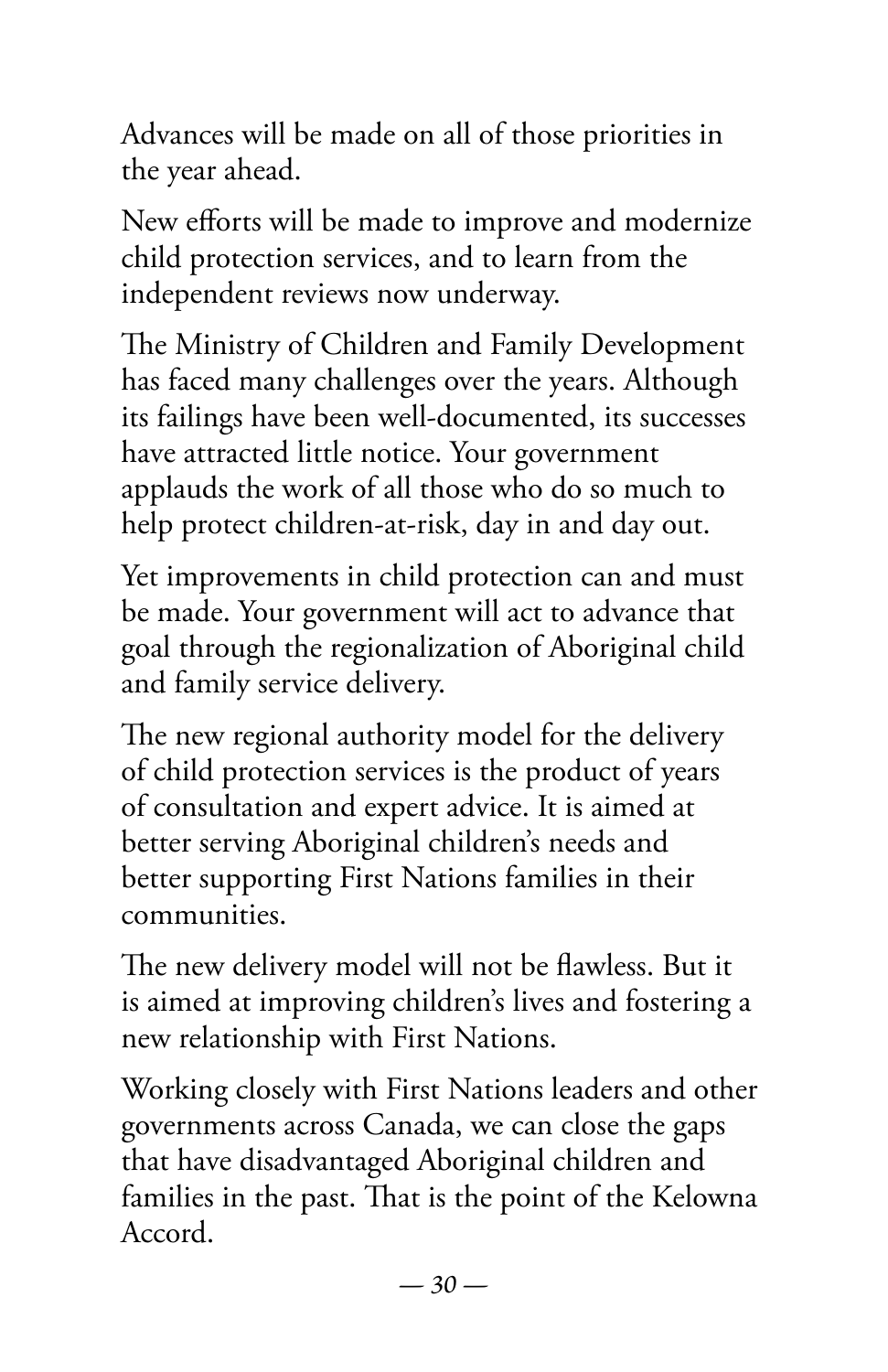It is vital that Aboriginal people have the same economic and social opportunities as any of our citizens.

New incentives will be put in place to help Aboriginal students who have dropped out of school complete their studies. New steps will be taken to recruit qualified Aboriginal individuals to fill openings in the public sector. A new Aboriginal internship program will be established to provide opportunities for learning throughout the provincial and municipal public services.

The new relationship your government hopes to build is a true partnership of opportunity. It obliges us to build on Canada's First Nations heritage as a critical advantage in nation-building. It obliges us to forge a new relationship based on mutual respect, recognition, and Aboriginals' constitutional rights.

British Columbia is determined to lead Canada and walk the path together to lasting reconciliation.

The growing problem of substance abuse is another challenge that demands our urgent attention. Your government will act now to expand its efforts to prevent and reduce substance abuse.

Efforts to fight and treat the scourge of crystal meth will be backstopped by a major new public awareness campaign. New funding will be provided to support prevention and treatment programs at the community level.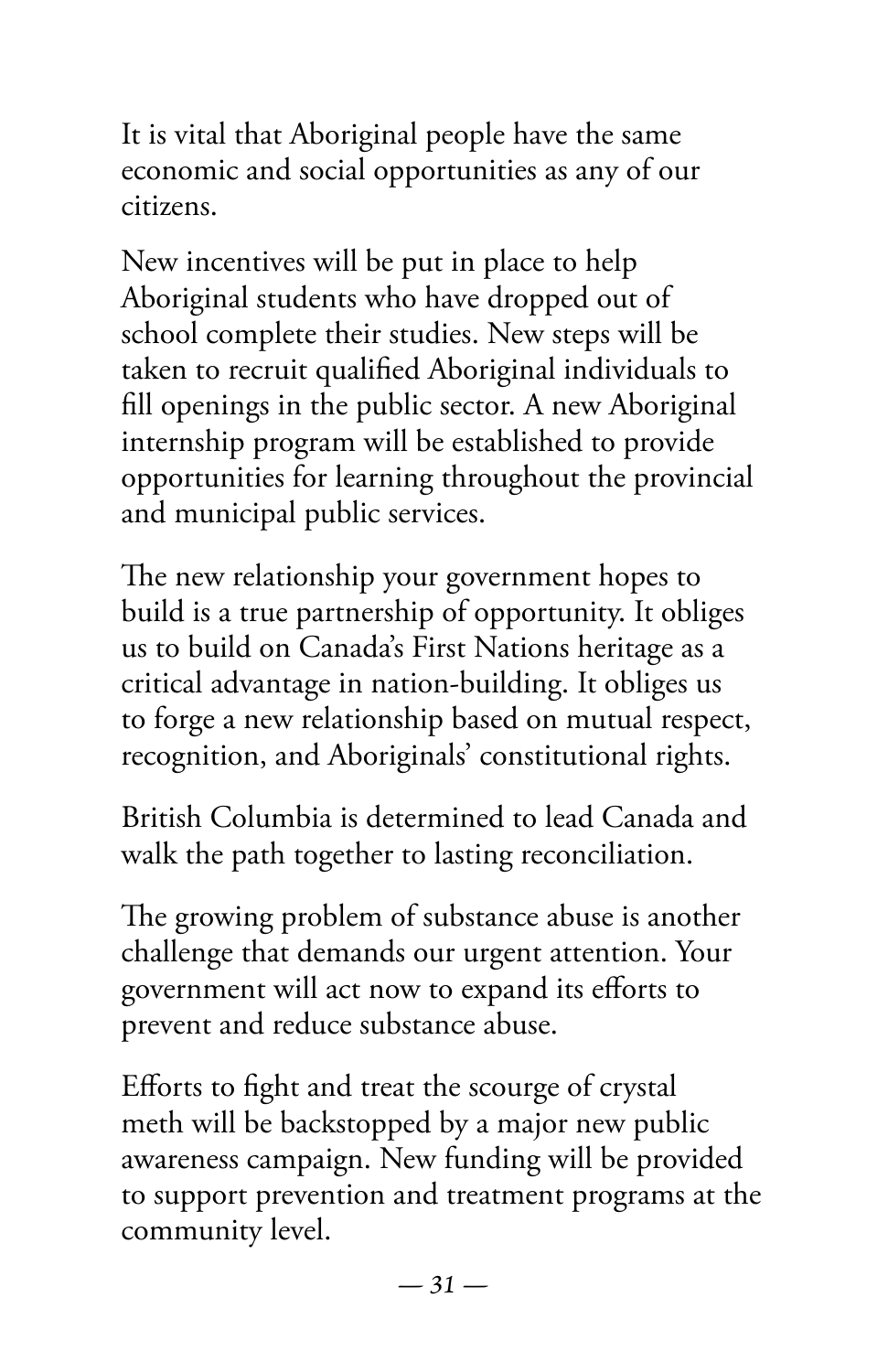Your government will continue to push for tough new minimum sentences under the Criminal Code for drug traffickers, as well as for immediate extradition of foreign traffickers. When drug traffickers ply their poison and prey upon the most vulnerable in our society, they know exactly what they are doing.

They are trading in human misery, dependency, and death. And it is up to all levels of government to do what they can to stamp that out.

New technology will be used to give police new tools in law enforcement and integrated policing strategies. New teams are now fighting cyber crime, sexual predators, and gang violence, and others are working together to solve homicides.

Those measures will be bolstered this session with amendments to strengthen and expand requirements for criminal record checks to better protect children.

The Coroner's Office will also be strengthened to help prevent avoidable deaths. Several steps have been taken to prevent violence against women – and more will be taken this year.

Community courts and Aboriginal courts offer the potential to take pressure off our traditional court system through innovative approaches that have worked well in other jurisdictions. These new courts for communities and First Nations will form part of your government's integrated strategy to improve public safety and combat property crime.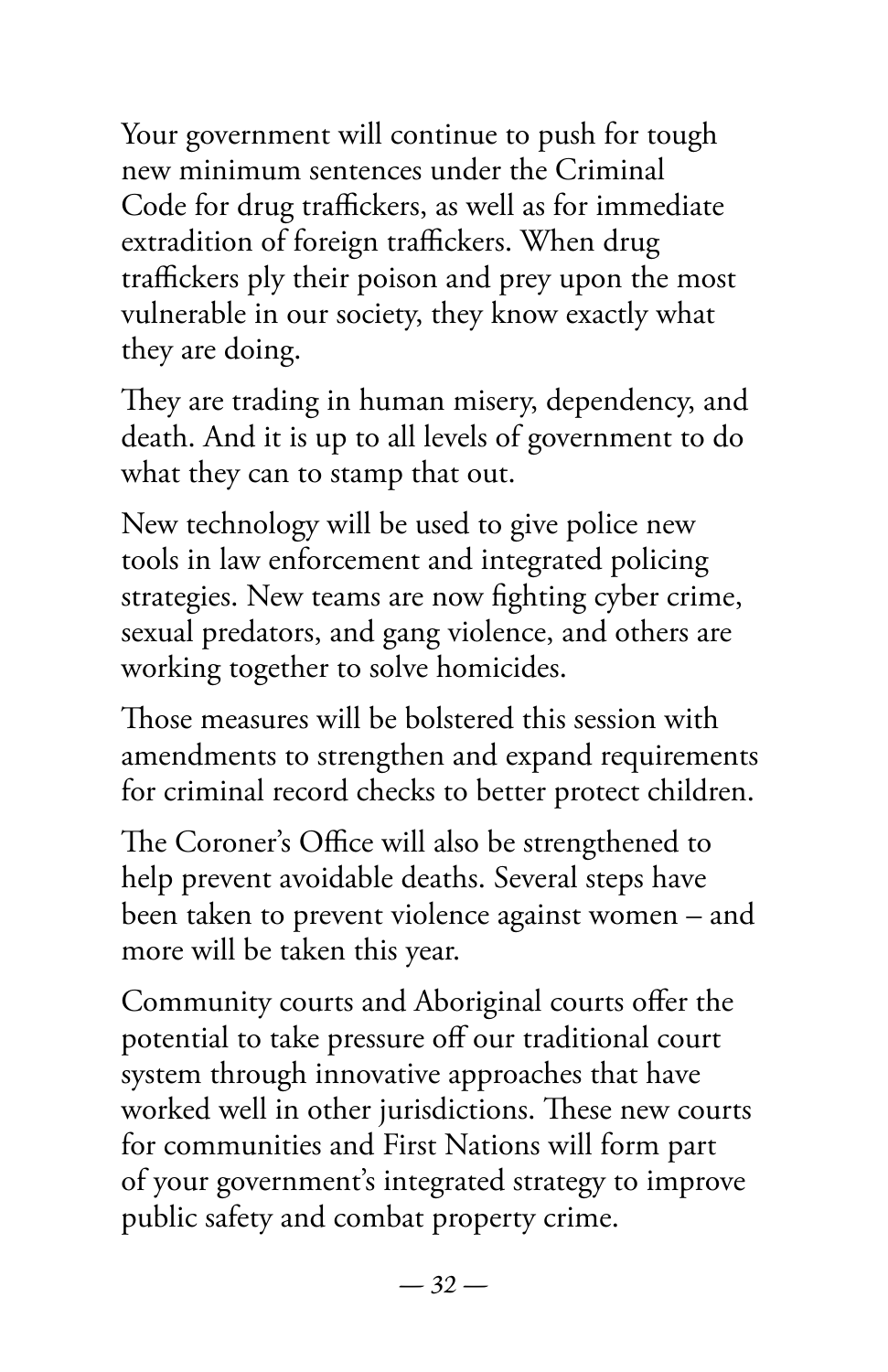Working with Aboriginal leaders, your government will examine the potential for correctional facilities that better meet Aboriginal cultural needs while enhancing protection to all communities in our society.

Your government will act to strengthen families and communities in other ways.

It will change employment programs to help people on income assistance overcome their challenges in finding employment. Today's employable welfare recipients often face persistent and multiple barriers to employment that beg to be addressed. Your government will act to help them.

The problem of homelessness is growing. Homelessness leads to despair, which sadly leads to addiction, which too often leads to crime. The Premier's Task Force on Homelessness, Addictions and Mental Health has developed strategies to help.

Your government's \$263 million mental health strategy has helped as well. Yet there are far too many people living on our streets and far too many people waiting for housing.

This year, your government will act to address these needs with a ground-breaking new housing strategy aimed at helping those most in need, more quickly and effectively. The new housing program will give individuals greater choice and new flexibility. It will transform housing options to help people positively transform their lives.